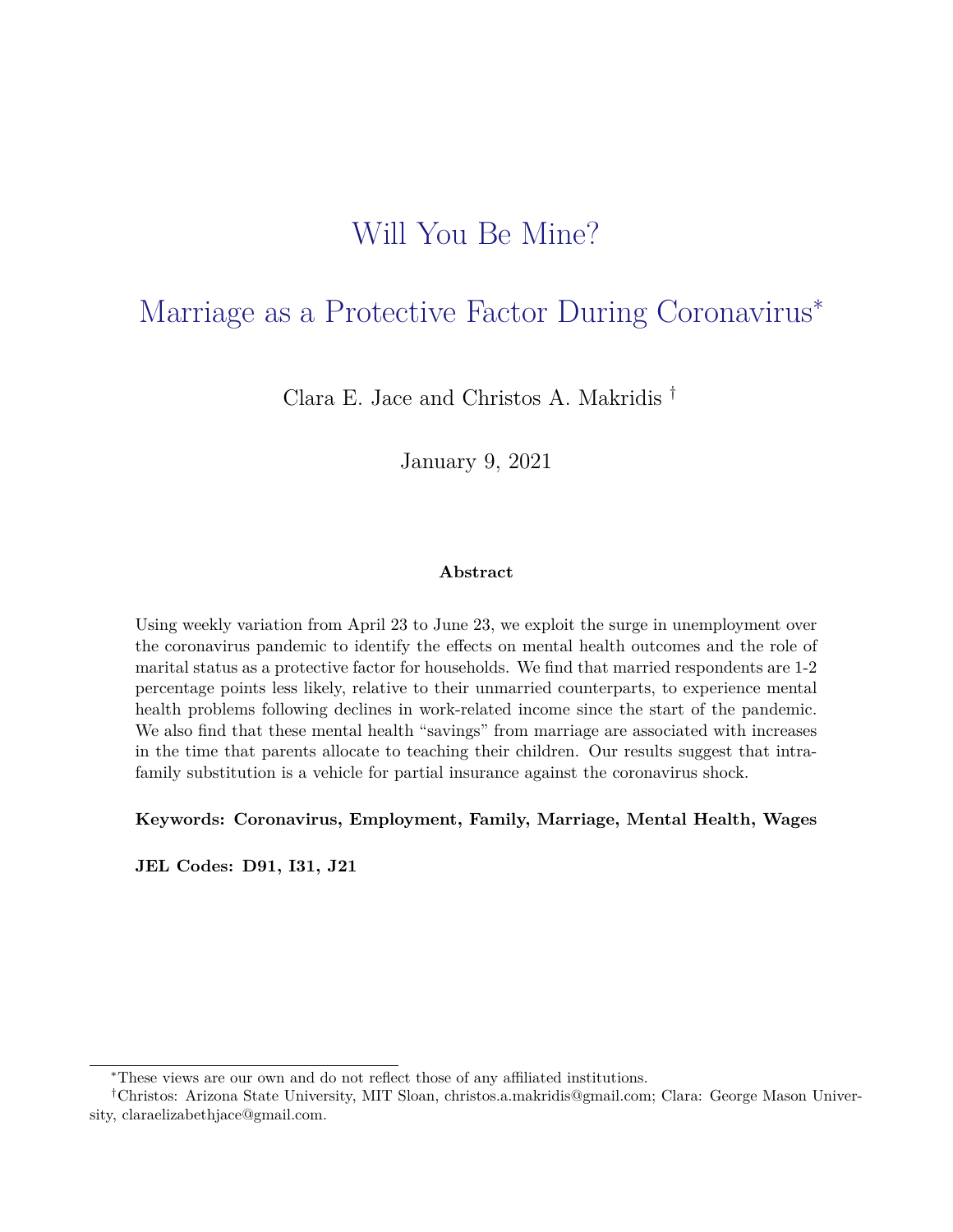# **1 Introduction**

The coronavirus has led to a sharp decline in mental health, which adversely affects both individual life satisfaction and workplace productivity [\(Bubonya et al.,](#page-29-0) [2017\)](#page-29-0).<sup>[1](#page-1-0)</sup> Yet, there is some preliminary evidence suggesting that marriage is serving as an important protective factor against the increased risk of isolation that resulted from stay-at-home orders [\(Roth and Wilcox,](#page-33-0) [2020;](#page-33-0) [Makridis and](#page-32-0) [Wang,](#page-32-0) [2020\)](#page-32-0). Given that marriage is associated with a wide array of positive outcomes, including income [\(Ahituv and Lerman,](#page-29-1) [2007\)](#page-29-1), happiness [\(Glenn and Weaver,](#page-31-0) [1981\)](#page-31-0), life expectancy [\(Lillard](#page-32-1) [and Waite,](#page-32-1) [1995\)](#page-32-1), physical and mental health [\(Kiecolt-Glaser and Newton,](#page-32-2) [2001;](#page-32-2) [Yan and Schoppe-](#page-33-1)[Sullivan,](#page-33-1) [2020\)](#page-33-1), and economic mobility [\(Chetty et al.,](#page-30-0) [2014\)](#page-30-0), we provide the first comprehensive assessment about the potentially important role that marriage plays in moderating the adverse effects of labor market disruptions during the coronavirus pandemic.

Unfortunately, empirically identifying the causal effects of marriage is challenging because of selection effects: individuals who get married are systematically different than those who do not get married. In this sense, while much of the existing literature provides a reference point for understanding differences in outcomes between married and unmarried individuals, it is hard to know whether these differences reflect the causal or selection effects of marriage. Using new panel data from the Census Pulse Survey between April 23 and June 23, we exploit the rapid surge in layoffs during the coronavirus pandemic to examine how marriage serves as a protective factor against employment-related income declines. Our identifying variation comes from comparisons of observationally equivalent workers exposed to different degrees of labor market shocks across

<span id="page-1-0"></span><sup>1</sup><https://news.gallup.com/poll/308420/americans-say-covid-hurting-mental-health.aspx> <https://news.gallup.com/poll/310250/worry-stress-fuel-record-drop-life-satisfaction.aspx>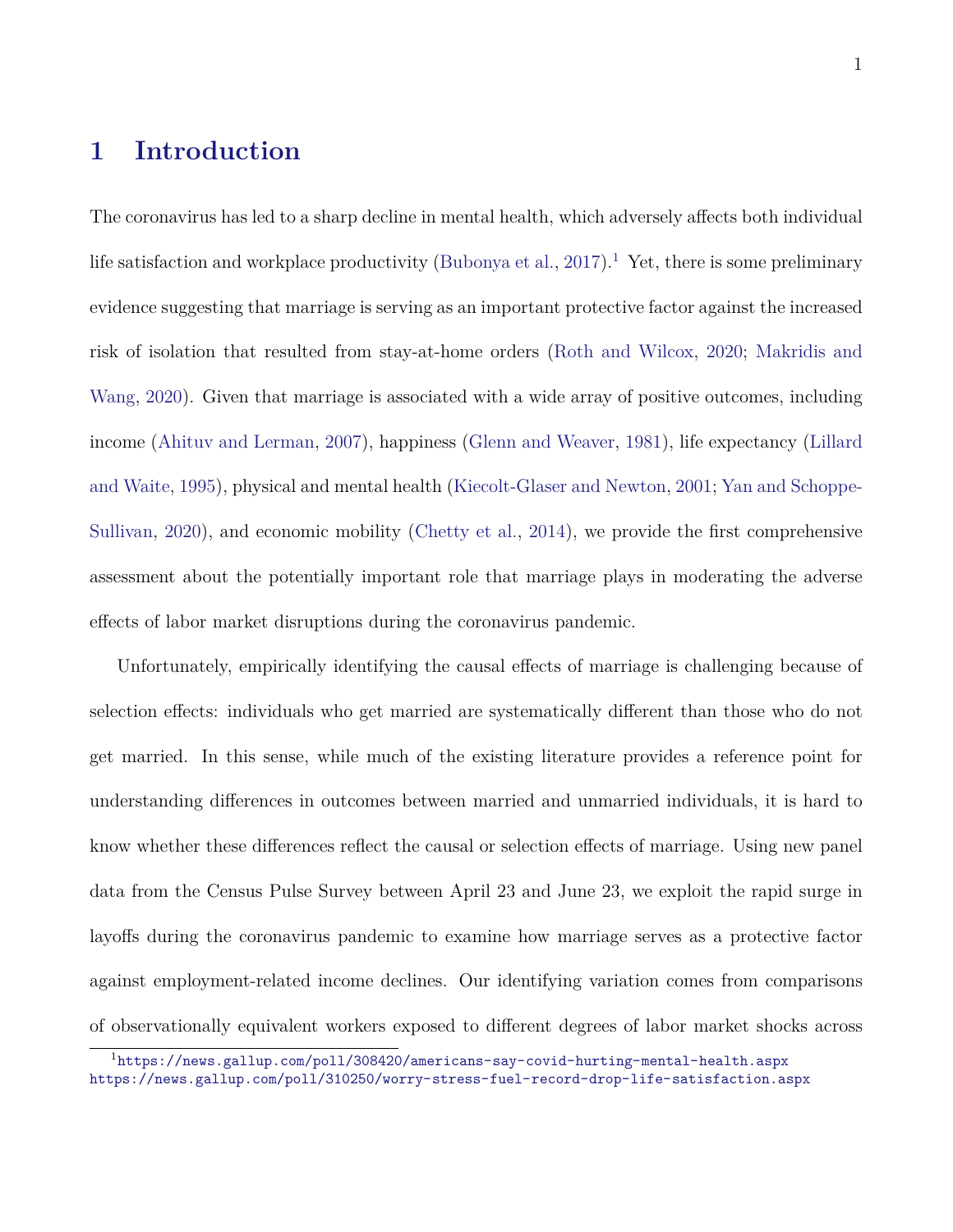states, which could emerge from differences in their industrial composition and the relative share of sectors that are more exposed to national and state quarantine policies.

We begin by documenting several stylized facts about mental health patterns across the United States. For example, we find that states that had higher shares of respondents reporting worse levels of mental health between April 23 and May 5 exhibited a greater decline in mental health problems between April 23 and June 23. This suggests that the areas that were exposed to more severe labor market and public health shocks may be recovering, at least with respect to mental health, as of June, although admittedly we have seen a recent uptick in the virus. Additional diagnostics suggest that these results hold up until mid-July. Our results build upon a larger literature on the effects of job insecurity and marriage on mental health [\(Tumin and Zheng,](#page-33-2) [2018;](#page-33-2) [Blom et al.,](#page-29-2) [2020\)](#page-29-2) by focusing on a period of unique uncertainty.

We subsequently explore the moderating effects of marital status on mental health arising from declines in work-related income. Not surprisingly, married respondents are much less likely to report mental health problems in not only the raw data, but also in our conditional correlations. For example, they are 8.6 percentage points (pp) and 7.7pp less likely to report depression and anxiety at least three of the days in the past week when examining the raw data, but the correlations only decline to 2.8pp and 2.4pp when we introduce demographic controls (e.g., age and education) and semi-parametric interactions between education and income. Declines in work-related income are associated with roughly an 8-10pp increase in the probability of reporting mental health problems, which is significant given that the share of individuals reporting high anxiety is roughly  $30\%$  and the shares reporting high disinterest, depression, or worry are roughly 20%.

Moreover, we find an important moderating role of marital status. In our preferred specifications that control for standard demographic factors, we find that married respondents are 1pp,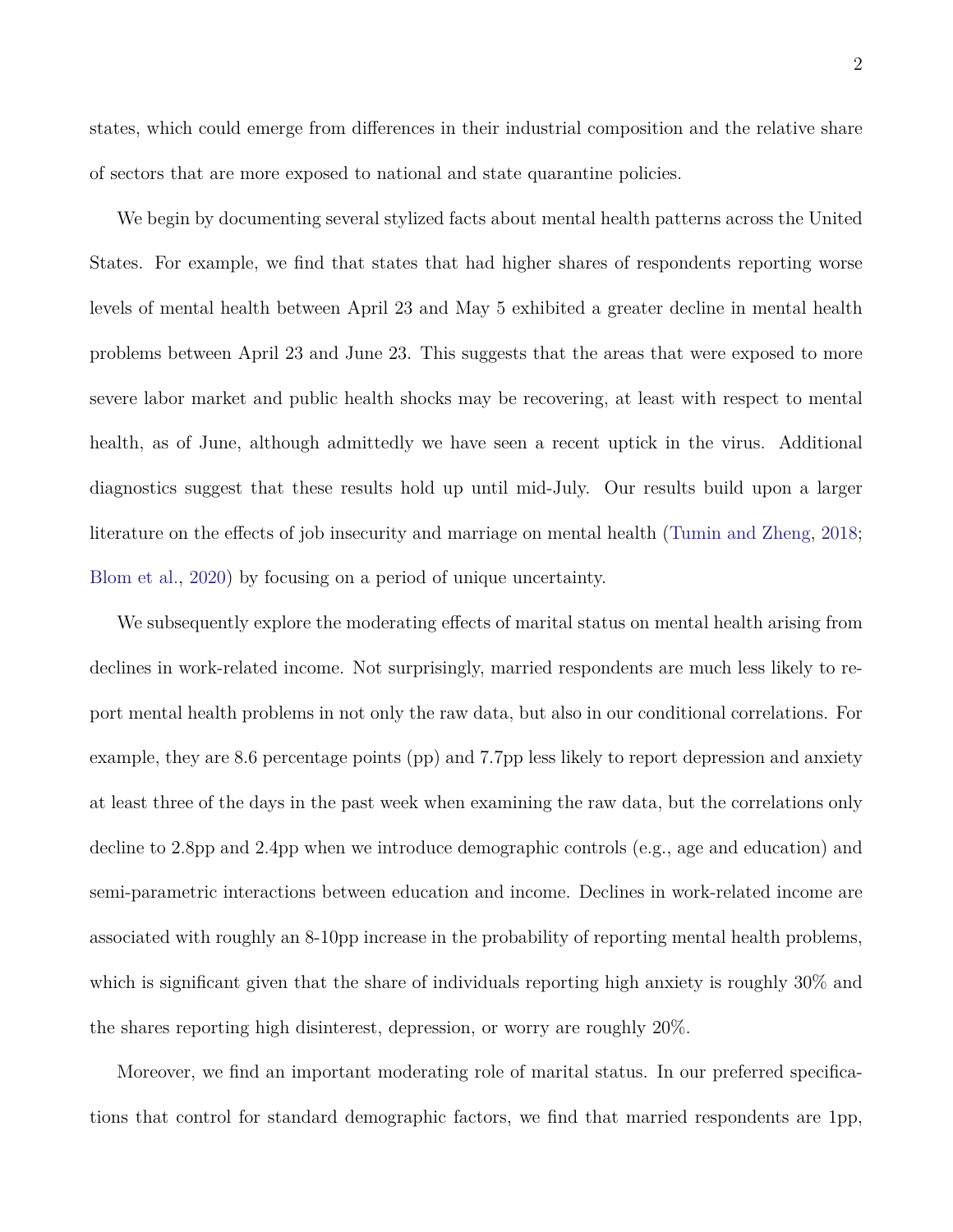1.5pp, 1.4pp, and 1.7pp less likely, relative to their unmarried counterparts, to report mental health problems following declines in work-related income. These results are consistent with an emerging literature on intra-family pooling of income and labor supply in marriage [\(Eickmeyer](#page-31-1) [et al.,](#page-31-1) [2019\)](#page-31-1), which provide partial insurance against labor market disruptions. We also explore how these relationships by demographic groups, showing that the protective effects of marriage on anxiety are concentrated among white, middle-class males. However, when we look at a broader range of mental health outcomes, especially the incidence of depression, we see that the protective effects are also present for females and higher income earners. Motivated by these mental health "savings," we quantify the association between marital status and mental health on the time that parents allocated to their children. Given the decline in the market for child care [\(Ali et al.,](#page-29-3) [2020\)](#page-29-3), we view this as an important indicator for childhood development. Consistent with our earlier results, we find that married respondents with mental health problems allocate more time towards teaching their children and that these effects are also present among blacks and lower income earners. These results are consistent with prior literature that has linked mental health problems among parents with an increased proclivity of behavioral problems among children [\(Meadows](#page-32-3) [et al.,](#page-32-3) [2007\)](#page-32-3).

This paper contributes to a large literature about marriage and social and economic outcomes. Many papers have shown that marriage is associated with greater income [\(Ahituv and Lerman,](#page-29-1) [2007\)](#page-29-1), happiness [\(Glenn and Weaver,](#page-31-0) [1981\)](#page-31-0), life expectancy [\(Lillard and Waite,](#page-32-1) [1995\)](#page-32-1), overall health [\(Kiecolt-Glaser and Newton,](#page-32-2) [2001\)](#page-32-2), and economic mobility [\(Chetty et al.,](#page-30-0) [2014\)](#page-30-0). However, one of the challenges with all these contributions has been the presence of selection effects. We exploit variation in the surge in unemployment over the pandemic and examine the potential moderating role of marital status. In this sense, we do not require the typical assumption that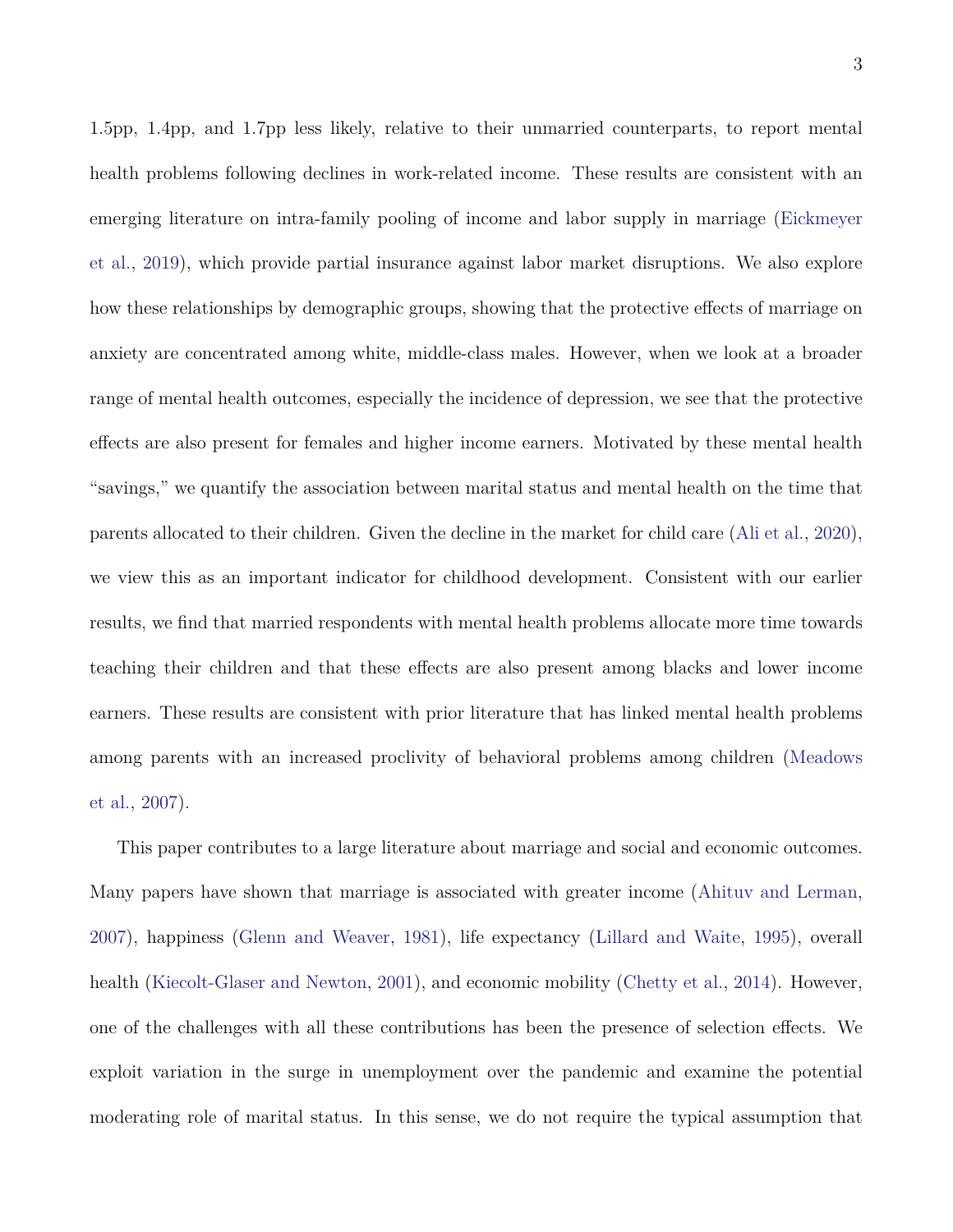selection into marriage is exogenous, conditional on observables: we simply assume that selection into marriage is not correlated with the labor market shocks experienced over the pandemic. By focusing on the role of families, we also contribute to a bigger policy conversation about the determinants of social capital [\(JEC,](#page-31-2) [2018\)](#page-31-2) and their effects on stopping the spread and severity of the pandemic [\(Makridis and Wu,](#page-32-4) [2020;](#page-32-4) [Barrios et al.,](#page-29-4) [2020;](#page-29-4) [Ding et al.,](#page-31-3) [2020\)](#page-31-3).

Moreover, ever since at least [Becker](#page-29-5) [\(1981\)](#page-29-5), related research in labor economics shows that families can serve as a vehicle for partial insurance over the business cycle. For example, [Ortigueira](#page-32-5) [and Siassi](#page-32-5) [\(2013\)](#page-32-5) show that intra-household substitution serves as an important insurance mechanism for households, especially lower income households. Similarly, [Blundell et al.](#page-29-6) [\(2016\)](#page-29-6) show that family labor supply allows households to smooth against even fairly permanent labor income shocks. These papers generally highlight the ways that spousal labor supply can create a stream of income when one source declines, although there is also additional evidence that pooling income in the family also leads to better search opportunities too [\(Guler et al.,](#page-31-4) [2012\)](#page-31-4). Moreover, [Eickmeyer et al.](#page-31-1) [\(2019\)](#page-31-1) show that marriage (not co-habitation) leads to greater income pooling, which enables them to cushion against idiosyncratic shocks more easily. This is also consistent with the fact that mothers and fathers select into more nurturing versus protective occupations [\(Pakaluk and Price,](#page-33-3) [2020\)](#page-33-3).

Our paper also contributes to the study of childhood development and the role of parental investments [\(Todd and Wolpin,](#page-33-4) [2003;](#page-33-4) [Cunha and Heckman,](#page-30-1) [2006;](#page-30-1) [Todd and Wolpin,](#page-33-5) [2007;](#page-33-5) [Cunha](#page-30-2) [and Heckman,](#page-30-2) [2007;](#page-30-2) [Cunha et al.,](#page-31-5) [2010;](#page-31-5) [Agostinelli and Wiswall,](#page-29-7) [2019\)](#page-29-7).<sup>[2](#page-4-0)</sup> However, to our knowledge, none of these contributions allow for heterogeneity in marital status to affect the quality or quantity of investments in children. Our results show that one of the ways that marital status

<span id="page-4-0"></span><sup>2</sup>See [Doepke et al.](#page-31-6) [\(2019\)](#page-31-6) for a survey on the economics of parenting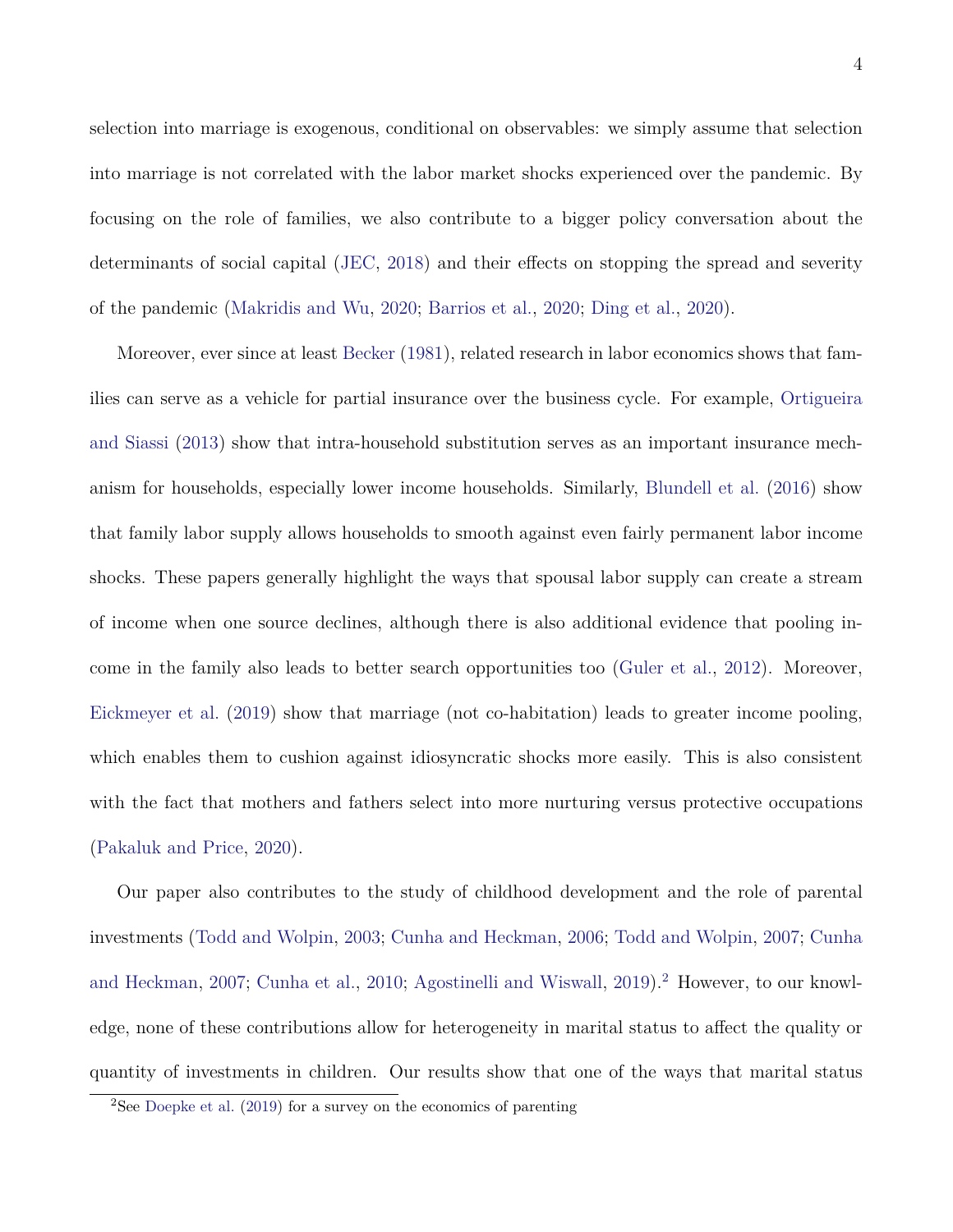raises investment in children is by creating a more stable family environment, manifested in the form of more time allocated towards teaching and lower mental health problems among parents.

Finally, our results are also related with a literature about intra-houshold bargaining and female labor supply in the market.<sup>[3](#page-5-0)</sup> For example, [Voena](#page-33-6)  $(2015)$  finds that the introduction of unilateral divorce laws led to greater asset accumulation and a lower employment rate among females who were already married, which implies that households were able to more credibly threaten to divorce and thereby more likely to resolve conflict. [Eckstein and Lifshitz](#page-31-7) [\(2011\)](#page-31-7) find that the rise in education level accounts for roughly 33% of the increase in female employment since the 1960s, the rise of female wages accounts for roughly 20%, and the remaining is highly correlated with the cost of child-rearing and other inputs of home production.

The structure of our paper is as follows. Section 2 describes the data and measurement strategy. Section 3 introduces the identification strategy and empirical specification. Section 4 presents the main results and heterogeneous treatment effects. Section 5 concludes.

### **2 Data and Measurement**

The Household Pulse Survey ("the Pulse") is a 20-minute online survey designed by the U.S. Census Bureau to rapidly assess how the coronavirus pandemic is impacting households throughout the country. Data collection began on April 23, 2020, with public files released on a weekly ba-sis starting May 20, 2020.<sup>[4](#page-5-1)</sup> Households were selected into a very large sample from the Census Bureau's Master Address File (MAF), accommodating anticipated lower response rates while still producing estimates at the state level as well as for 15 Metropolitan Statistical Areas (MSAs).

<span id="page-5-0"></span><sup>&</sup>lt;sup>3</sup>See [Doepke and Tertilt](#page-31-8) [\(2016\)](#page-31-8) for a survey of applications of family models in macroeconomics.

<span id="page-5-1"></span><sup>4</sup>We refer readers to the full documentation and discussion of the data in [Buffington et al.](#page-30-3) [\(2020\)](#page-30-3).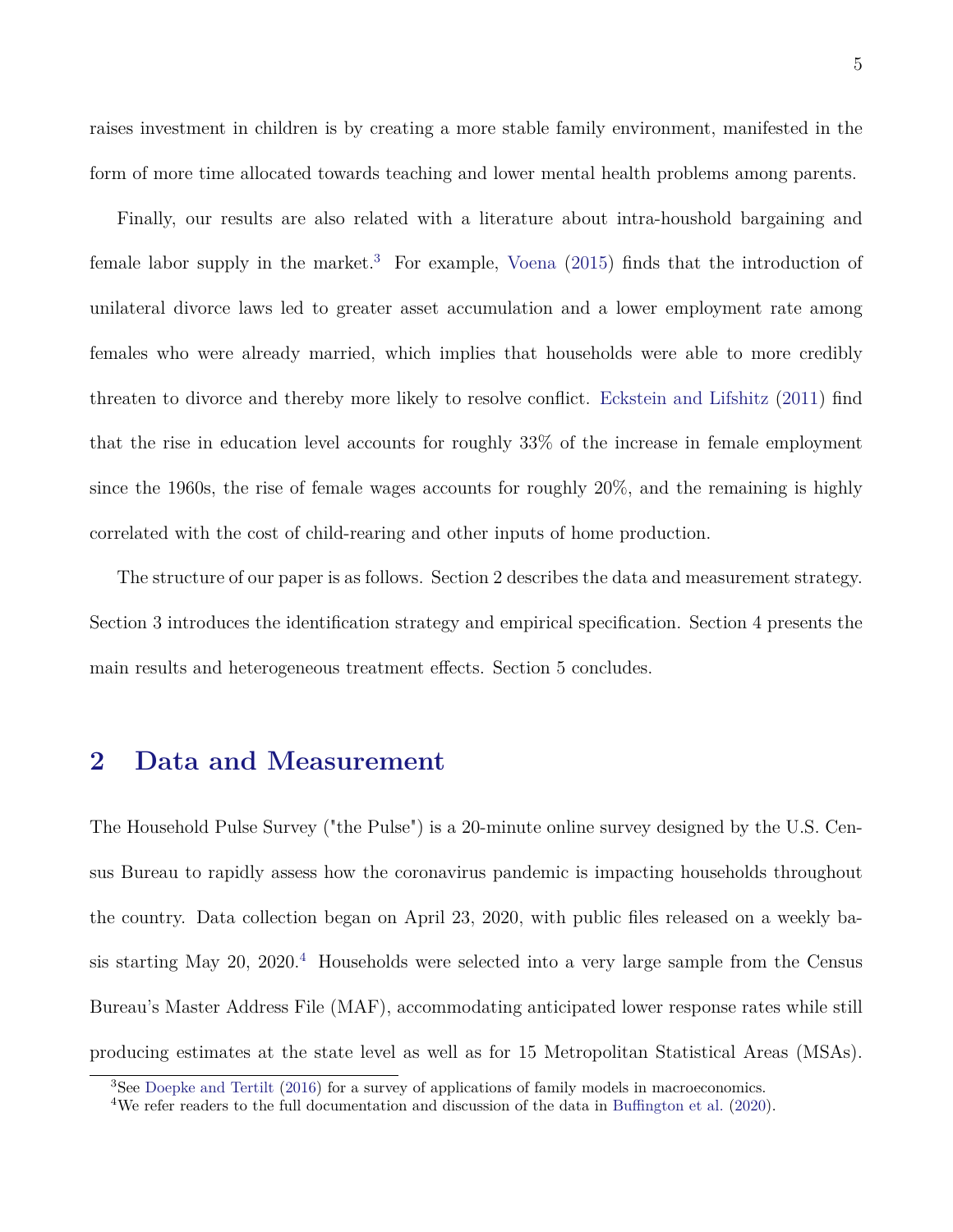The weighting procedure was applied at the state level and contained four parts: 1) adjustment for nonresponse, 2) adjustment to controls weights based on the ACS occupied housing unit estimates, 3) adjustment for the number of adults per household, and 4) adjustment for demographic characteristics. Households were contacted primarily through email, and if an interview was completed, that household remained in sample for up to two additional weekly interviewing periods.

In addition to demographic items, Pulse questions fall under seven content areas: employment, spending and Economic Impact Payments, food sufficiency and food security, physical and mental wellness, health insurance and health access, housing, and education disruptions. We are interested in a few specific questions. First, respondents were asked a broad question about recent household job loss, specifically: "Have you, or has anyone in your household experienced a loss of employment income since March 13, 2020?" While this includes job loss, it also encompasses any loss of jobrelated income, from fewer hours to unforeseen expenses. Second, we focus on four primary measures of mental health: (i) frequency of feeling depressed over previous 7 days, (ii) frequency of worry over previous 7 days, (iii) frequency of anxiety over previous 7 days, and (iv) frequency of having little interest in things over previous 7 days. We create binary indicators for whether an individual reports "more than half the days" or "nearly every day," denoting those who report "not at all" or "several days" as a zero. While we have experimented with ordered probit models that retain the categorical values, these allow for a more convenient interpretation and, if anything, would simply lead to more attenuated estimates (i.e., biased towards zero).

Figure [1](#page-21-0) investigates the spatial heterogeneity in the share of people reporting having anxiety more than half the days in the past 7 days averaged across all the weeks in our sample. Panel A documents substantial heterogeneity with higher rates of anxiety in the Southwest and areas of the Southeast upwards of 33% and much lower rates in the middle of the country downwards of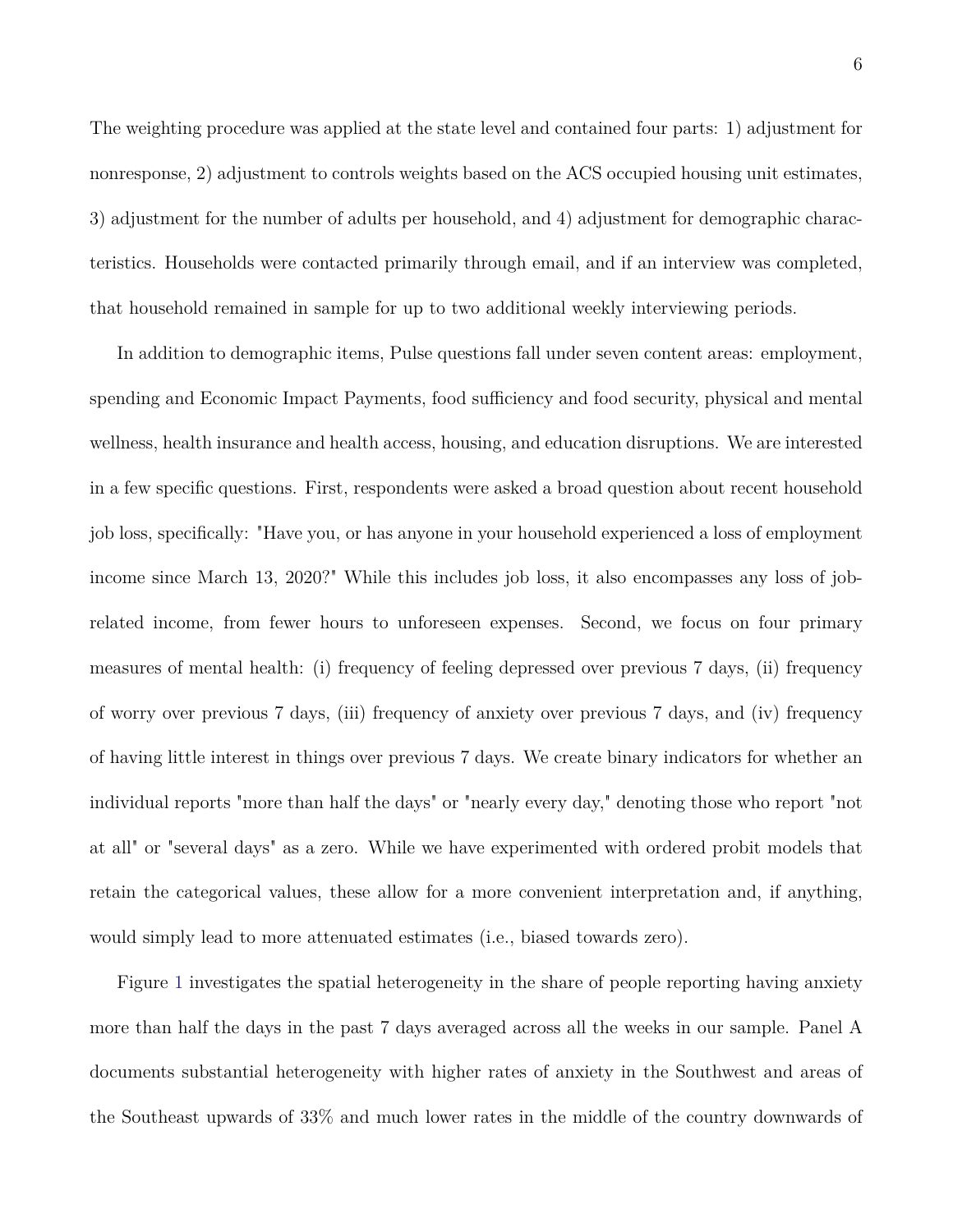28%. We see similar patterns for other outcome variables, which we do not report for brevity, but the results for depression rates are even larger in the Southeast.

Panel B subsequently documents equally large variation in the change in the share of respondents who are anxious between weeks 1 and 8 of the survey, which corresponds with April 23 to May 5 (week 1) and June 18-23 (week 8). Interestingly, we see that some areas experienced over a 10% decline in the share of respondents saying that they are anxious, concentrated primarily in the middle of the country and select areas of the Northeast, whereas other states have experienced an even greater increase in the share, concentrated in the Southwest and areas of the Southeast.

### [INSERT FIGURE [1](#page-21-0) HERE]

To investigate the degree of persistence in mental health outcomes, Figure [2](#page-22-0) plots the share of individuals reporting high anxiety between April 23 and May 5 with the growth in the share of these individuals between June 18 and 23. Importantly, we see a correlation of -0.56, suggesting that the areas that had worse mental health outcomes in week 18 experienced lower growth in the share of those experiencing mental health outcomes by week 8. This holds regardless of the way that we measure mental health outcomes, including depression, interest, and worry, which exhibit slightly more negative correlations than for anxiety.

### [INSERT FIGURE [2](#page-22-0) HERE]

To understand the relationship between marital status and mental health, Figure [3](#page-23-0) illustrates differences for our four main measures of mental health for married and non-married respondents. Across each outcome, we see that married respondents are substantially more likely to report that they have no days or only some days of mental health problems. Conversely, we also see that they are less likely to report more frequent experiences with mental health problems.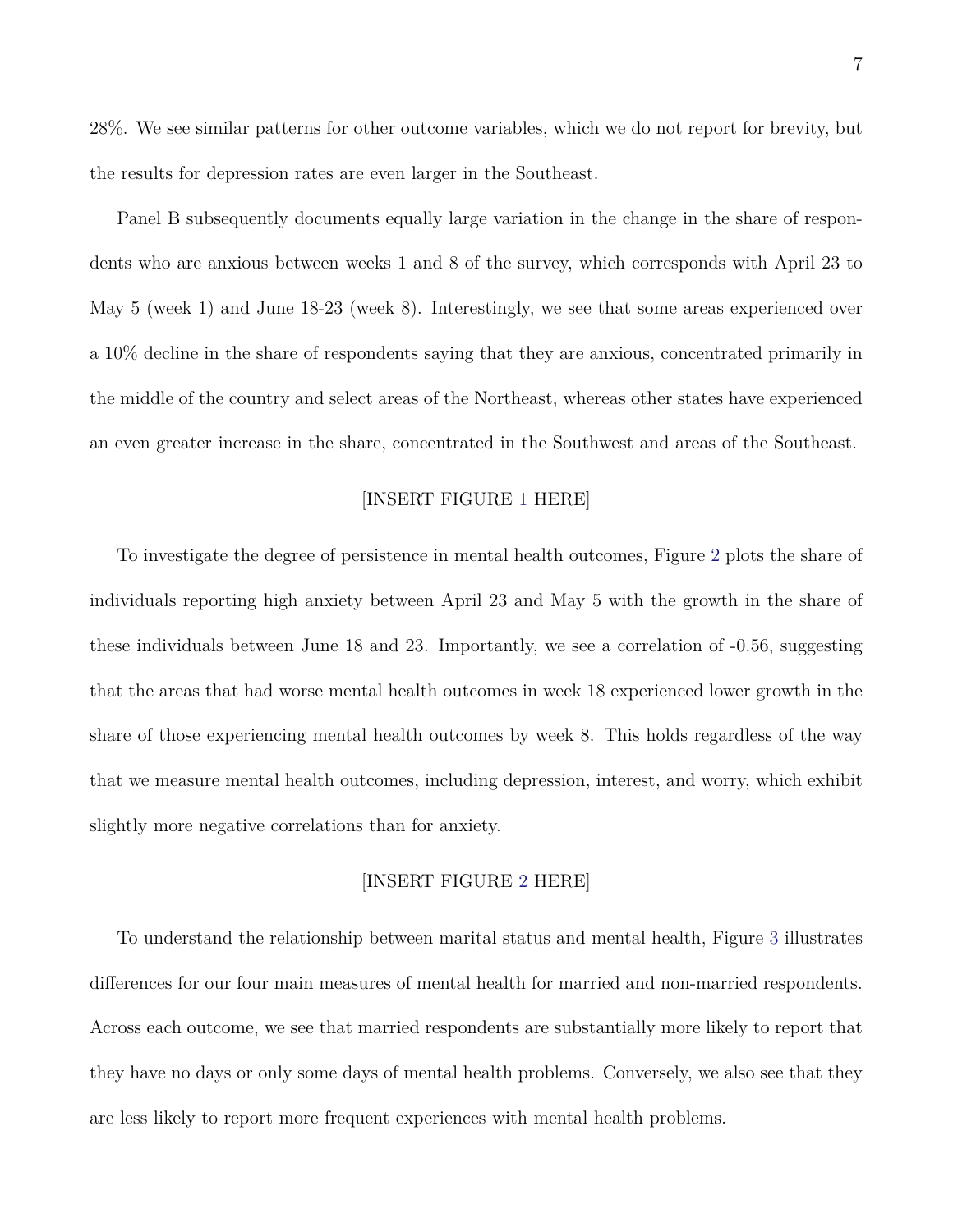### [INSERT FIGURE [3](#page-23-0) HERE]

Finally, we use data on unemployment claims from [Chetty et al.](#page-30-4) [\(2020\)](#page-30-4), calculated by taking the total unemployment insurance claims from the Department of Labor per 100 persons in the 2019 labor force. To match the Pulse data in which respondents are asked to reflect on their previous week, we have matched Pulse weeks with that previous week of unemployment rates in the individual's state. For example, Week 1 of the Pulse survey results were taken during April 23rd - May 5th and is matched with state unemployment rates from April 18th.

Table [1](#page-19-0) documents descriptive statistics for each of our main variables separately by the week of the Pulse survey, ranging from its start in April 23 to May 5 to our current iteration for June 18 to 23. While the core demographics are, not surprisingly, constant across time, with males slightly more likely to participate in the survey (perhaps due to selection into small business employment), we find ample variation in our mental health outcomes. For example, the share of respondents reporting feeling depressed (anxious) at least three of the days in the past week grows from 17.3%  $(31\%)$  in week 1 of the survey to  $19.4\%$   $(32.4\%)$  in week 8 of the survey with various oscillations in between. Although much of the variation is cross-sectional, we leverage the state-level time series variation that remains to help identify our treatment effects.

#### [INSERT TABLE [1](#page-19-0) HERE]

### **3 Empirical Strategy**

To understand the relationship between losses in wage income and mental health outcomes as moderated by marital status, we estimate linear regressions of the following form: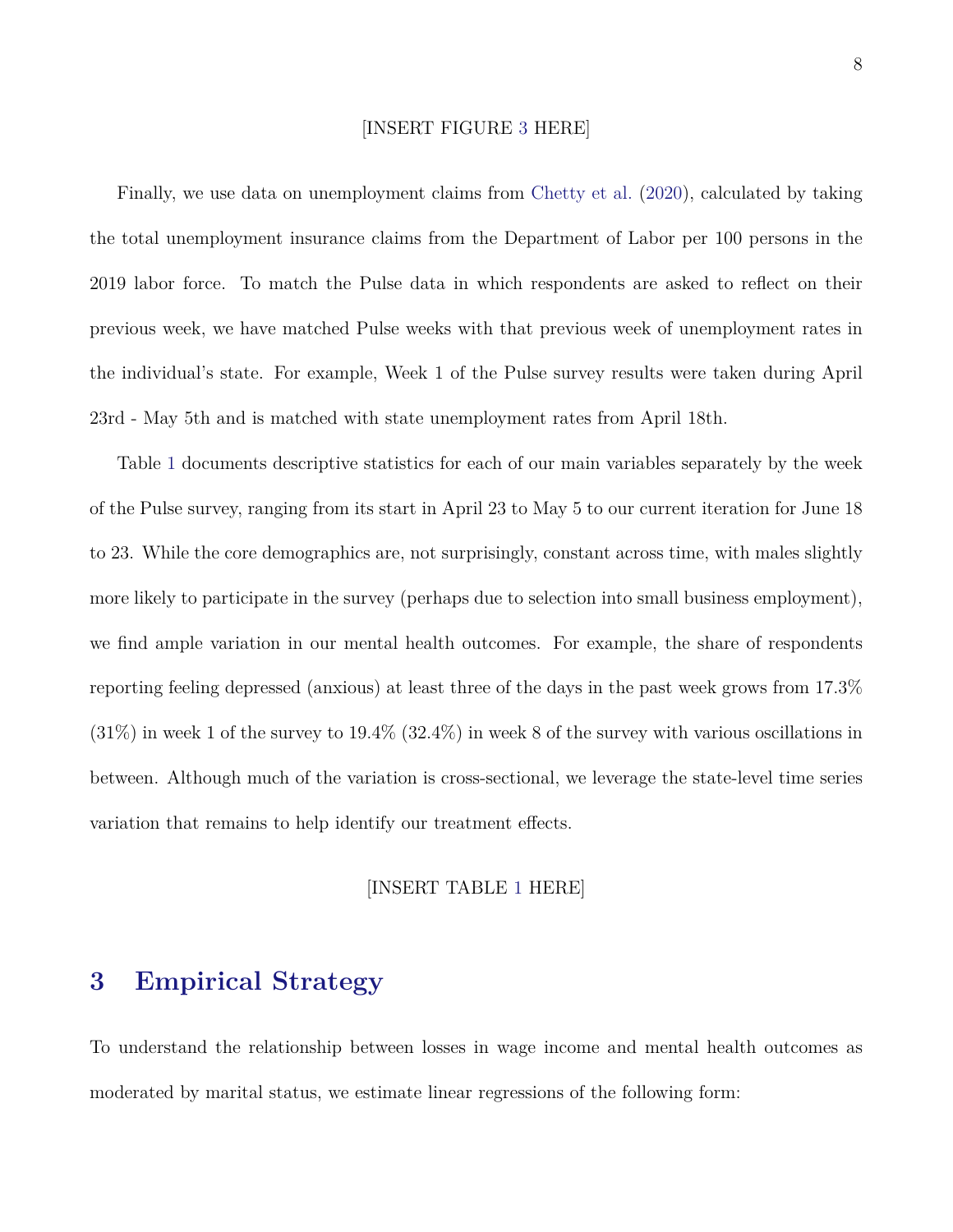<span id="page-9-0"></span>
$$
h_{ist} = \gamma IncomeLoss_{ist} + \zeta m_{ist} + \xi (IncomeLoss_{ist} \times m_{ist}) + \beta X_{it} + \phi_s + \lambda_t + \epsilon_{ist} \tag{1}
$$

where *hist* denotes an indicator for an individual *i*'s mental health outcome in state *s* and time *t*, *IncomeLossist* denotes an indicator for whether the individual experienced any job-related income loss recently, *m* denotes whether an individual is married, *X* denotes a vector of individual demographic characteristics (e.g., age, gender, race, education, and number of children), and *φ* and  $\lambda$  denote state and time fixed effects. We report heteroskedasticity-robust standard errors.

Although the inclusion of demographic controls, together with the state and time fixed effects, helps mitigate concerns about omitted variables bias, estimates of Equation [1](#page-9-0) may still be subject to bias due to cross-sectional heterogeneity across individuals. For example, if individuals with lower probabilities of experiencing mental health outcomes are also more productive, then they are also more likely to select into marriage because they will have an easier time finding a spouse. We address this concern by sequentially introducing control variables to gauge the potential importance of unobserved factors.

Our identification comes from comparisons of observationally equivalent individuals that vary in their marital status and exposure to job loss. While job-related income loss is generally subject to significant self-selection concerns, the sampling frame in our study is unique in that the unemployment rate surged from 3.3% to nearly 20% in the span of two months. The rapid surge in layoffs provides us with plausibly exogenous variation in income loss, which we exploit to identify the impact of labor market fluctuations on mental health moderated through the role of marriage. To validate our intuition, we estimate regressions of the form: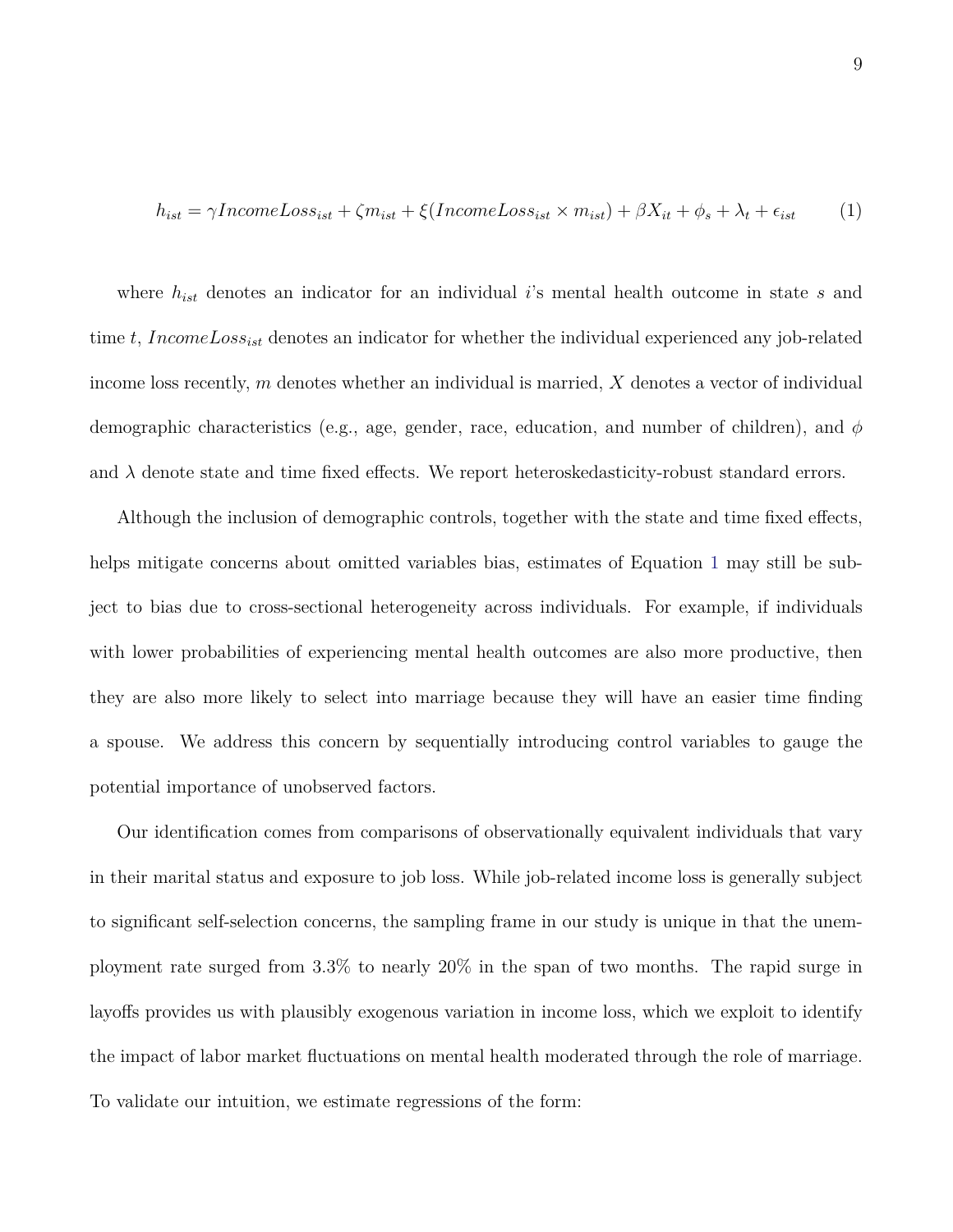$$
IncomeLoss_{ist} = \psi u_{st} + \beta X_{it} + \phi_s + \lambda_t + \epsilon_{ist}
$$
\n<sup>(2)</sup>

where  $u_{st}$  denotes logged unemployment claims in state  $s$  and week  $t$ . Table [2](#page-20-0) shows that there is a robust relationship between state unemployment and the probability that an individual has experienced a decline in their work-related income. For example, column 1 shows that a  $1\%$ rise in state unemployment is associated with a 2pp rise in the probability the individual has experienced such a decline in income. Column 2 shows that the gradient actually grows to a 2.3pp once demographic and income controls are incorporated. Column 3 introduces state and week fixed effects, exploiting within-state variation. While it is now statistically significant at only a 10% level (instead of the 1% level), the positive association nonetheless holds, illustrating the variation that we are exploiting to identify our treatment effects.

### <span id="page-10-0"></span>[INSERT TABLE [2](#page-20-0) HERE]

Finally, given the collapse of the market for child care [\(Ali et al.,](#page-29-3) [2020\)](#page-29-3), we also explore the resulting effects of mental health and marital status on investment in children through:

$$
c_{ist} = \gamma h_{ist} + \zeta m_{ist} + \xi h_{ist} \times m_{ist}) + \beta X_{it} + \phi_s + \lambda_t + \epsilon_{ist}
$$
\n
$$
\tag{3}
$$

where *c* denotes the logged amount of time that the parents allocate towards teaching their children. Of course, we restrict the estimation of Equation [3](#page-10-0) to the sample of respondents with children. Given that we have shown how work-related declines in income can affect mental health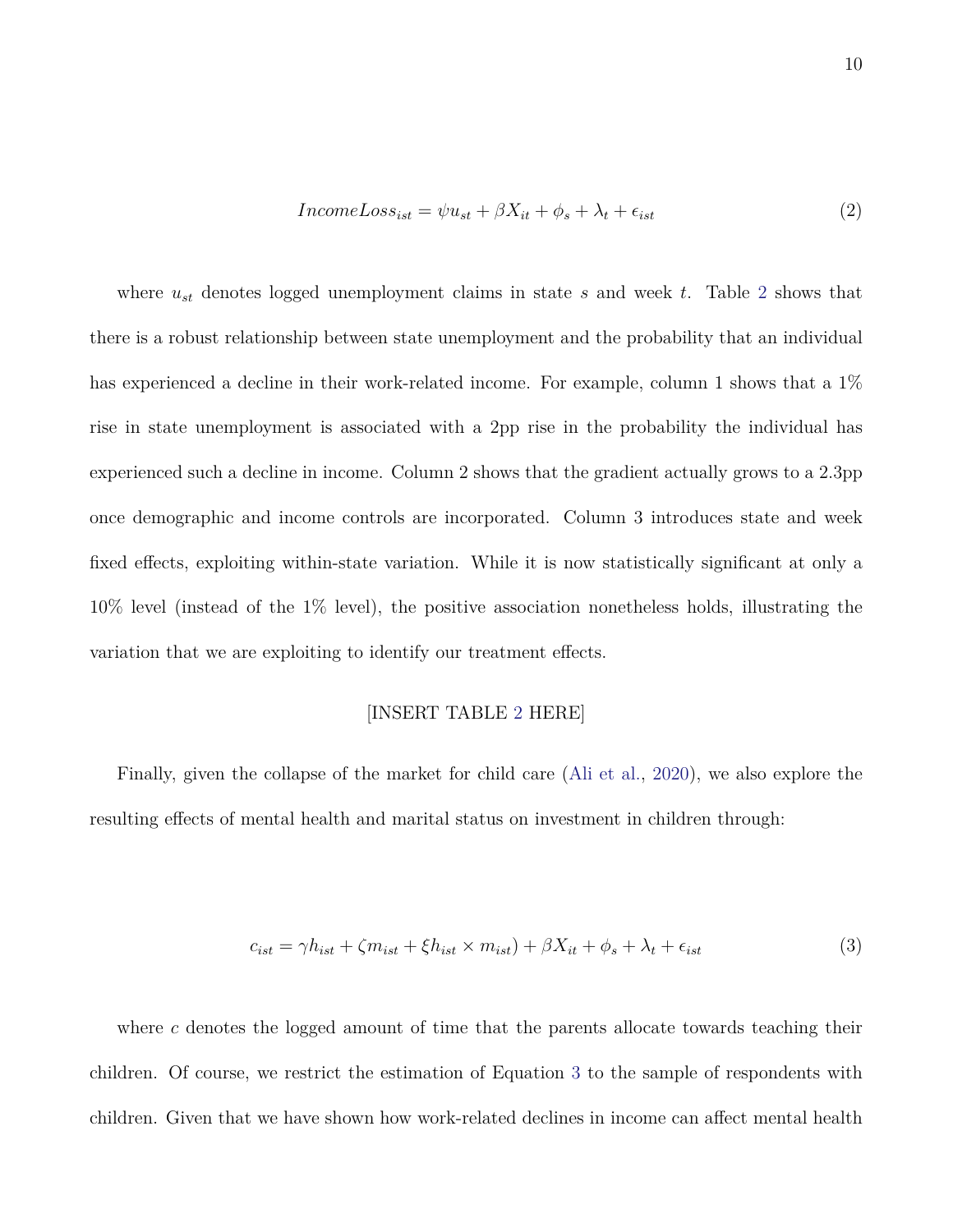outcomes, we now explore how mental health moderated by marital status can also affect the time that parents allocate towards helping their children develop.

### **4 Main Results**

Table [3](#page-24-0) documents the main results from Equation [1,](#page-9-0) estimating linear probability models of mental health indicators on marital status, job-related income loss, and their interaction, conditional on controls. Columns 1, 4, 7, and 10 all present the raw differences for married and unmarried respondents: married respondents are 7.7pp less likely to feel anxious at least three days in the past week and those experiencing recent job-related income loss are 14.7pp more likely. These crosssectional differences are similar across each of the outcome variables. Most importantly, however, the interaction effect is also negative: married respondents are 2.1pp less likely to experience anxiety following job-related income losses, consistent with a protective effect.

Moreover, this is economically important: the interaction effect is 14.3% of the magnitude of the direct effect (= 0*.*147−*.*021). We also see similar magnitudes for other outcome variables. For example, married respondents are 2.6pp less likely to experience depression following a job-related income loss, which amounts to 22% of the direct effect of job-related income loss on the probability of experiencing a depression. In this sense, while job-related income loss is still associated with a sharp increase in the probability of experiencing mental health problems, marriage nonetheless serves as a protective factor that reduces the adverse effects of income losses.

However, these results do not preclude an interpretation of partial selection—that is, married households are positively selected and those experiencing job-related income loss are negatively selected, so the estimate on the interaction is downward biased. Columns 2, 5, 7, and 10 sub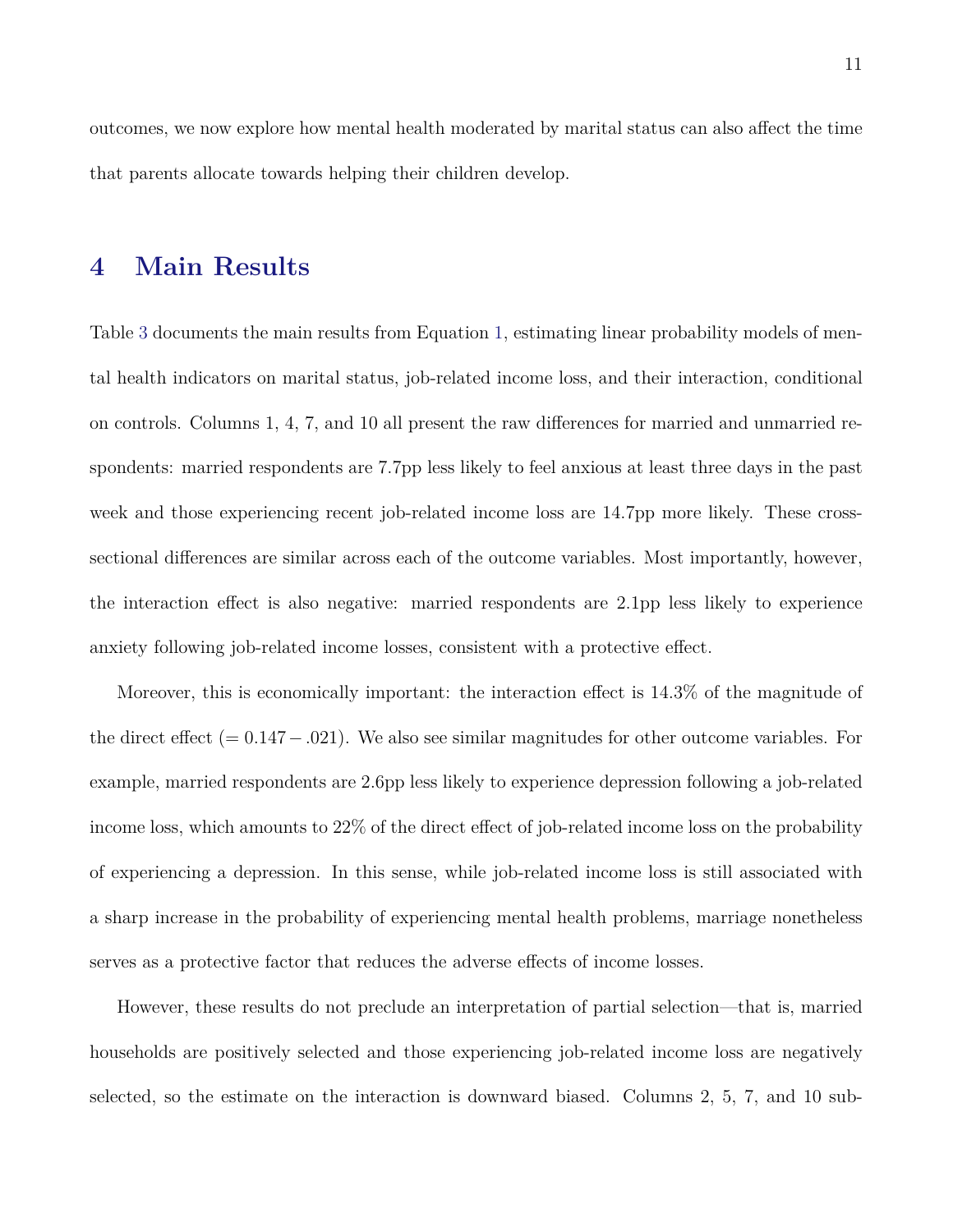sequently introduce a wide array of demographic characteristics, including: age, gender, race, number of children, and education. We control for education using fixed effects for less than high school, high school, some college, and college or more. While the direct association between marriage and mental health is downward biased, together with the interaction effect, the inclusion of demographic controls reduces the point estimates marginally. Now, we find that married respondents who experience job loss are 1pp less likely to experience anxiety following job-related income loss. Again, that is roughly 10% of the direct effect of job-related income loss on the probability of experiencing anxiety.

Even with these demographic controls, there is a large literature about the relationship between marital status and income that are reinforced over the life cycle [\(Ahituv and Lerman,](#page-29-1) [2007\)](#page-29-1). Columns 3, 6, 9, and 12 control for income fixed effects to purge differences in income that could be correlated with selection into marriage and the propensity of experiencing a mental health problem. We obtain statistically indistinguishable results when we include these controls. In this sense, our strictest specifications suggest that individuals who are married are 1.7pp less likely to be depressed following declines in wage-related income, relative to their unmarried counterparts (0.9pp, 1.5pp, and 1.4pp for anxiety, worry, and disinterest, respectively).

### [INSERT TABLE [3](#page-24-0) HERE]

We now turn towards heterogeneous treatment effects. In particular, motivated by evidence that the pandemic has been regressive—for example, that lower income workers are less able to adapt through remote work arrangements [\(Mongey et al.,](#page-32-6) [2020\)](#page-32-6)—we now allow for heterogeneity across gender, age, race, and income. Table [4](#page-25-0) presents these results for high anxiety as the outcome variable. Interestingly, we see that the protective effects of marriage arising from declines in work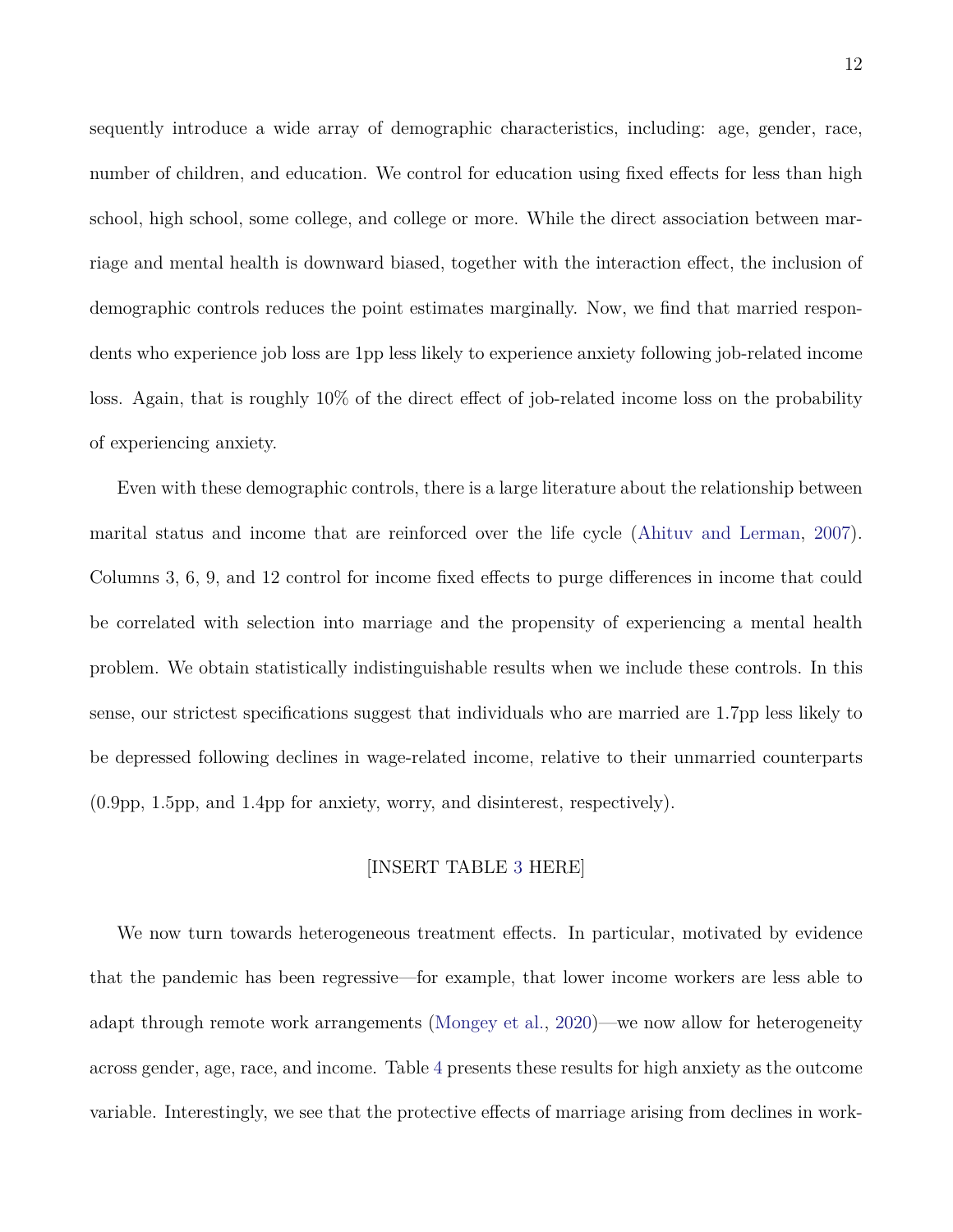related income are concentrated among males, although marital status is associated with twice as large of a direct effect on the decline in the probability of experiencing high anxiety. This is consistent with some prior literature that has found that perceptions of job insecurity are more closely related with mental health outcomes for males [\(Blom et al.,](#page-29-2)  $2020$ ).<sup>[5](#page-13-0)</sup> We also see that the protective effects are concentrated among younger individuals and middle-income earners.

When we look at depression as an outcome variable for mental health problems in Table [5,](#page-26-0) we find some different sources of heterogeneity. For example, marriage is still associated with a stronger protective effect for males (2.5pp), but now also for females (1.4pp). Moreover, we now see an even stronger protective effect for Whites (2.3pp) and higher income earners (1.9pp) with no statistically significant associations for Blacks, Hispanics, and low income earners. Finally, while younger individuals also exhibit a protective effect (2.2pp), older individuals exhibit an even stronger one (3.2pp). This is consistent with [Tumin and Zheng](#page-33-2) [\(2018\)](#page-33-2) that there are heterogeneous effects of marriage on mental health moderated by the length of the marriage. Interestingly, these dimensions of heterogeneity align fairly well with evidence about the deteriorating conditions of white, middle-class males [\(Case and Deaton,](#page-30-5) [2017,](#page-30-5) [2020\)](#page-30-6), although the protective effects are not isolated to them.

#### [INSERT TABLES [4](#page-25-0) and [5](#page-26-0) HERE]

Why do we not see the presence of protective effects among Blacks or Hispanics? While one potential explanation stems from a lack of statistical variation in our data since Blacks and Hispanics constitute smaller shares of our sample and were more likely to experience adverse effects from the pandemic [\(Mongey et al.,](#page-32-6) [2020\)](#page-32-6), a broader explanation may stem from the steep

<span id="page-13-0"></span><sup>&</sup>lt;sup>5</sup>These results are also related with [Pakaluk and Price](#page-33-3) [\(2020\)](#page-33-3) who explore differences in occupational choice for mothers and fathers and how those choices propagate to their children.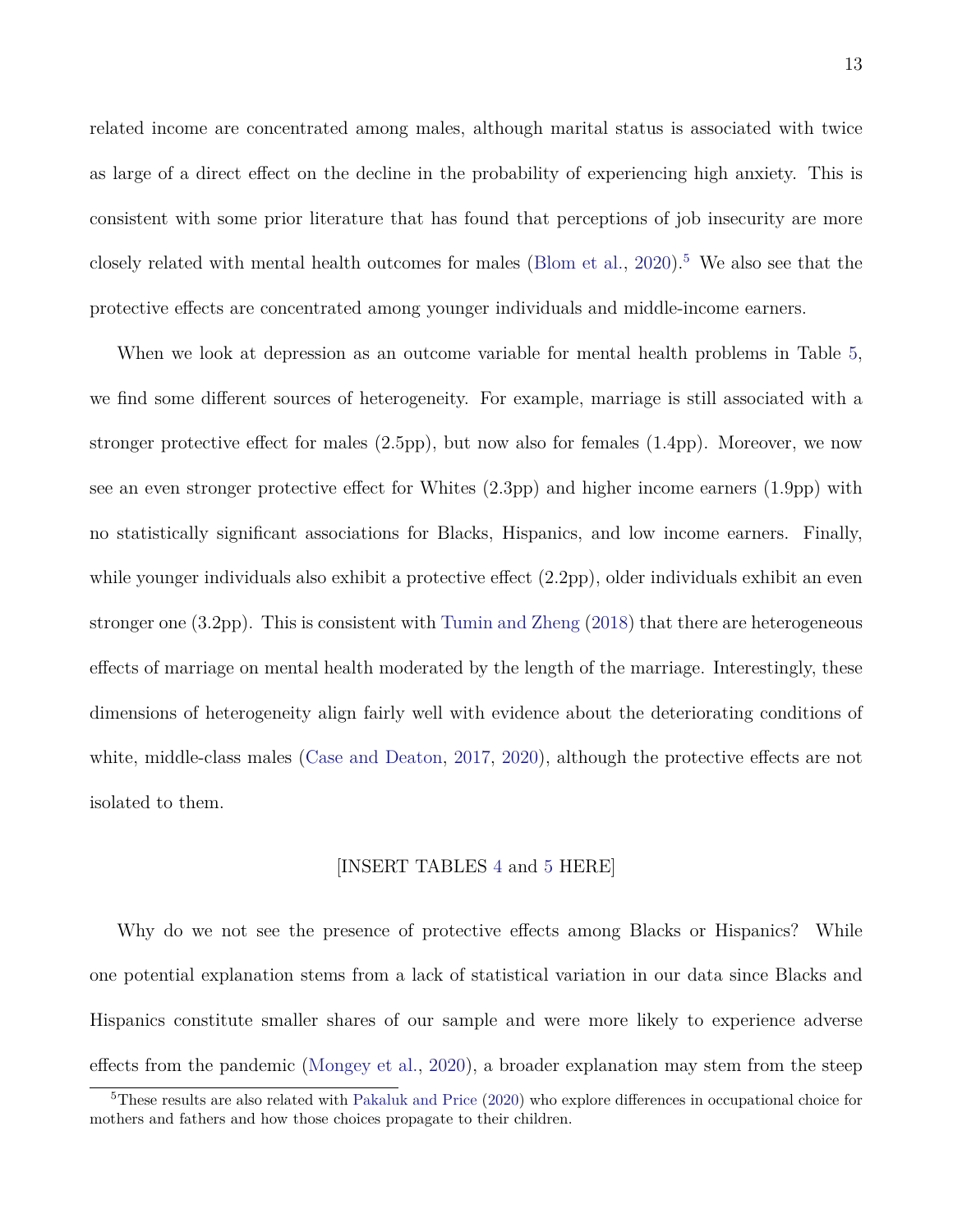decline in marriage rates and family stability among the African American community [\(Ellwood](#page-31-9) [and Crane,](#page-31-9) [1990;](#page-31-9) [Tucker and Mitchell-Kernan,](#page-33-7) [1995\)](#page-33-7). For example, [Ellwood and Crane](#page-31-9) [\(1990\)](#page-31-9) point out that, while 33% of black children were not living with two parents as of 1960, that share surged to over 61% by 1988. There is also evidence of differences in marital abuse and marital quality that differ across race even after controlling for income [\(Lockhart,](#page-32-7) [1987;](#page-32-7) [Bulanda](#page-30-7) [and Brown,](#page-30-7) [2007\)](#page-30-7). Moreover, since relational intimacy in a marriage is closely tied with mental health, specifically depression [\(Yan and Schoppe-Sullivan,](#page-33-1) [2020\)](#page-33-1), then differences in the incidence of abuse will propagate into mental health outcomes. Finally, prior research has also pointed out the limitations of traditional measures of family structure, particularly among blacks [\(Mouzon,](#page-32-8) [2013\)](#page-32-8).

Given that marriage moderates the response of mental health to income shocks, we now explore how these "savings" in mental health might have additional effects for children and their developmental process. For example, prior research has emphasized that there is a relationship between the mental health of parents and behavioral problems among children [\(Meadows et al.,](#page-32-3) [2007\)](#page-32-3). We focus on the logged amount of time that parents allocate to teaching their children each week, normalized by the number of children to account for differences in the quality of investment, as our primary outcome variable. Since the market for child care has declined substantially over the pandemic [\(Ali et al.,](#page-29-3) [2020\)](#page-29-3), we posit that parental investments in children and their education are especially important. Survey evidence from Gallup suggests that 3/10 parents say that their children's emotional and mental health are suffering now.[6](#page-14-0)

Table [6](#page-27-0) documents the results associated with Equation [3](#page-10-0) when our measure of mental health is depression. Under our preferred specification that includes all of our controls in column 3, married

<span id="page-14-0"></span><sup>6</sup><https://news.gallup.com/poll/312605/parents-say-covid-harming-child-mental-health.aspx>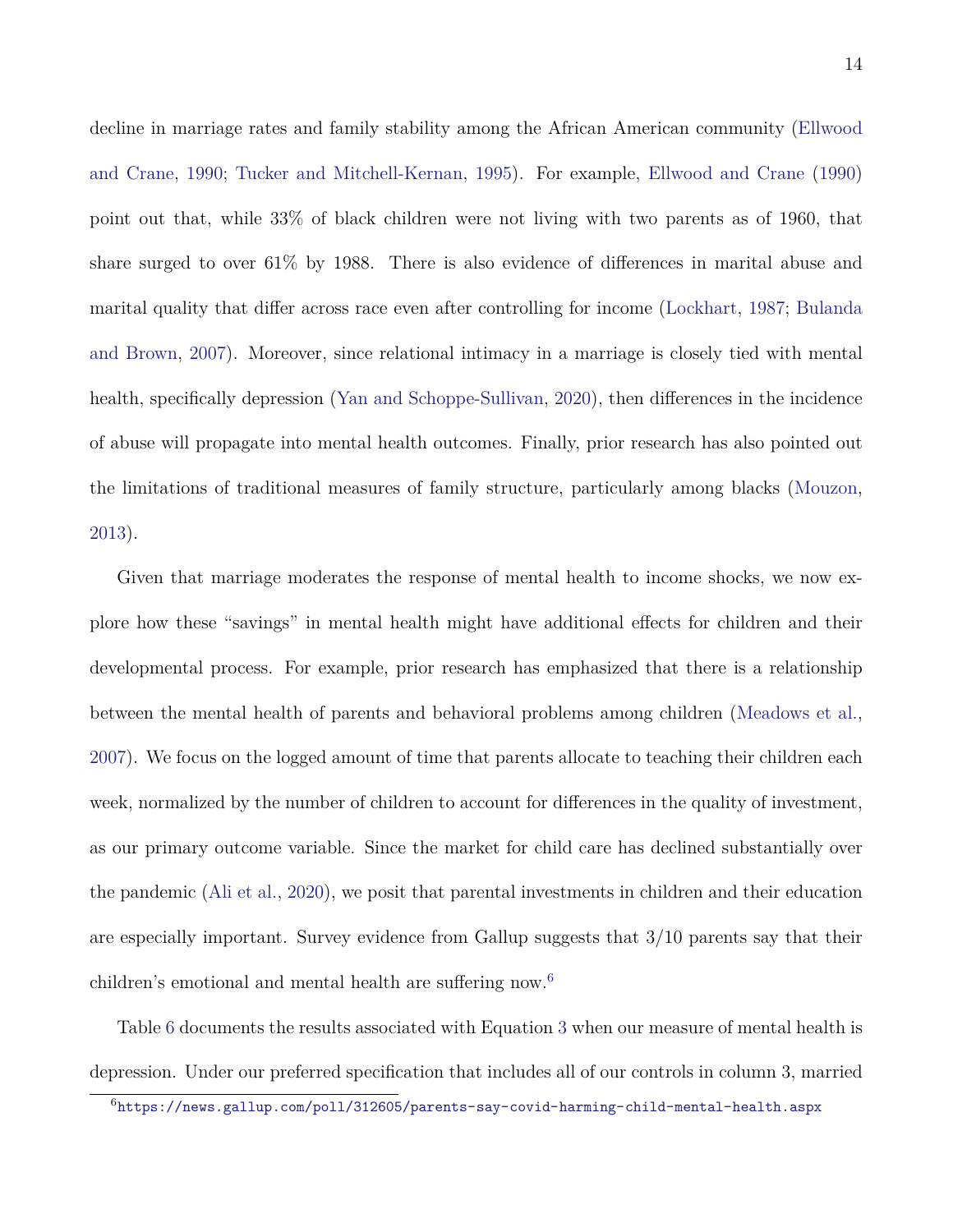respondents allocate 12.9% more time towards teaching their children even after controlling for demographic and income differences.<sup>[7](#page-15-0)</sup> Our primary variable of interest is the interaction between marital status and feeling depressed at least three days in the past week. Under our preferred specification, we find that married respondents allocate 14.2% more time towards their children in teaching activities, relative to those who are divorced or separated, even when they are depressed. The positive interaction effect could reflect intra-temporal substitution within the household such that a parent who is feeling overwhelmed can shift some of the burden to their spouse to carry the load, thereby allowing for a more equitable distribution of tasks and investment in their children. These effects are also present, although less statistically significant, when we use anxiety as our proxy for mental health in Table [7,](#page-28-0) possibly since anxiety is not as serious.

Are these protective effects of marriage unique to particular demographic brackets, or are they broadly felt throughout the distribution? Columns 4 and 5 show that the married  $\times$  depressed  $\times$ group interactions for Black and low income. Although the coefficients are slightly negative, they are close to zero and very statistically insignificant. However, when we allow for heterogeneity by gender in column 6, we see that married females experiencing depression are 9.1% more likely, relative to their male counterparts, to allocate more time to teaching their children, but the estimate is not statistically significant at the 10% level. Table [7](#page-28-0) presents similar results for anxiety as our proxy for mental health, but the married  $\times$  anxiety interactions are not as statistically significant. The decline in statistical significance suggests that certain mental health problems might have more severe consequences for children than others.

### [INSERT TABLES [6](#page-27-0) AND [7](#page-28-0) HERE]

<span id="page-15-0"></span><sup>&</sup>lt;sup>7</sup>Perhaps surprisingly, those experiencing depression allocate slightly more time to teaching their children too, but these differences are statistically insignificant and may simply reflect some reverse causality: more time allocated towards children creates greater pressure that increases the propensity to feeling overwhelmed and depressed.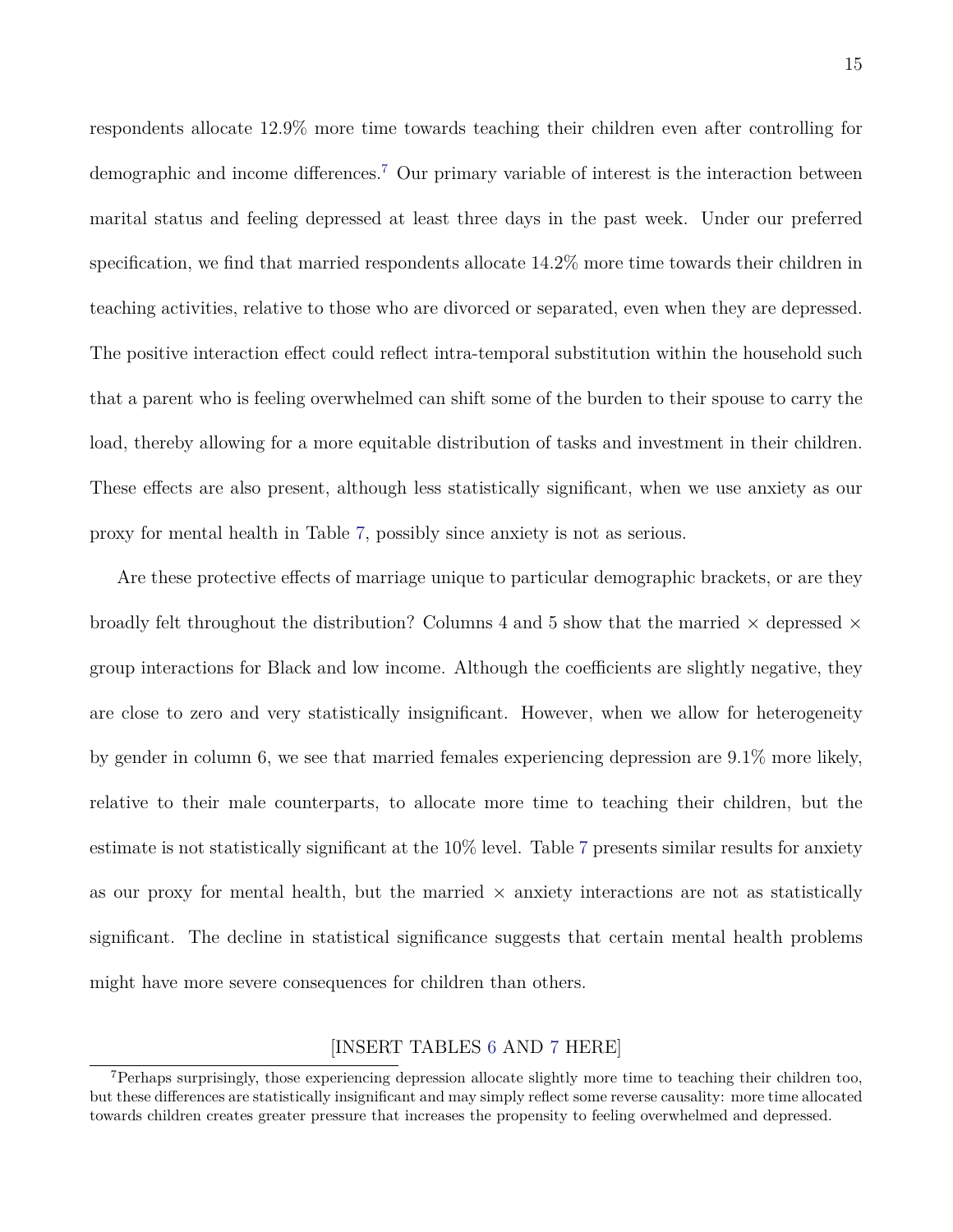# **5 Conclusion**

Mental health outcomes deteriorated over the ongoing COVID-19 pandemic. Motivated by a large literature about the beneficial effects of marriage on income [\(Ahituv and Lerman,](#page-29-1) [2007\)](#page-29-1), happiness [\(Glenn and Weaver,](#page-31-0) [1981\)](#page-31-0), life expectancy [\(Lillard and Waite,](#page-32-1) [1995\)](#page-32-1), overall health [\(Kiecolt-Glaser and Newton,](#page-32-2) [2001\)](#page-32-2), and economic mobility [\(Chetty et al.,](#page-30-0) [2014\)](#page-30-0), we investigate whether marriage also serves as a protective factor against declines in work-related income.

Using individual-level data from the Census Bureau's recent Pulse survey, we show that married respondents are not only less likely to experience mental health problems, but also less likely to experience these problems following declines in work-related income. Our identification strategy exploits the fact that individuals in different states were exposed to more severe contractions in their local labor markets as states introduced varying intensities of stay-at-home orders and nonessential business closure policies, thereby increasing the probability that some people would experience layoffs or declines in income. We also document heterogeneity across gender, race, age, and income, showing that the greatest effects are concentrated among whites, males, and middle to upper income workers. Finally, improvements in mental health outcomes affect childhood development: the buffer of marital status on mental health is associated with greater time allocated towards teaching children. Given the importance of early childhood investments, we view these results as suggestive evidence that children growing up in strong and resilient families will have better learning and eventual labor market outcomes in the years to come.

Our paper provides the first comprehensive assessment of the effects of labor market disruptions on mental health outcomes over the pandemic moderated by the role of marriage. However,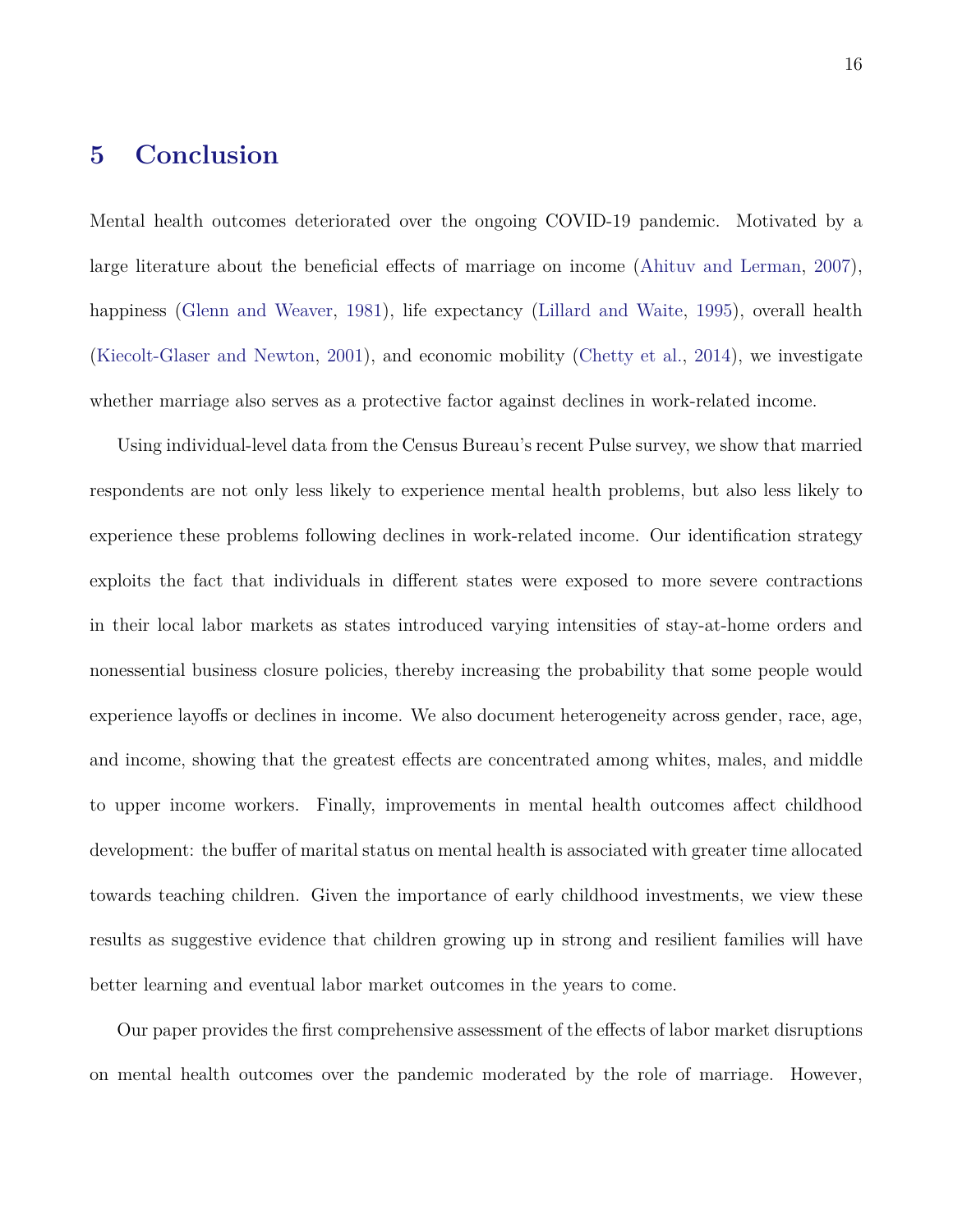many questions remain. For example, given evidence of heightened marital abuse, how much do differences in marital quality account for some of our heterogeneous treatment effects? Similarly, given the mental health "savings" that stem from marriage, how will children growing up in families with strong marriages versus a single-parent fare in the years ahead? Moreover, what is the role of public policy in encouraging human flourishing amid a pandemic? Only time will tell over some of these questions, but we hope to have provided meaningful evidence as we begin to recover from the crisis and posed new questions that encourages further inquiry in the literature.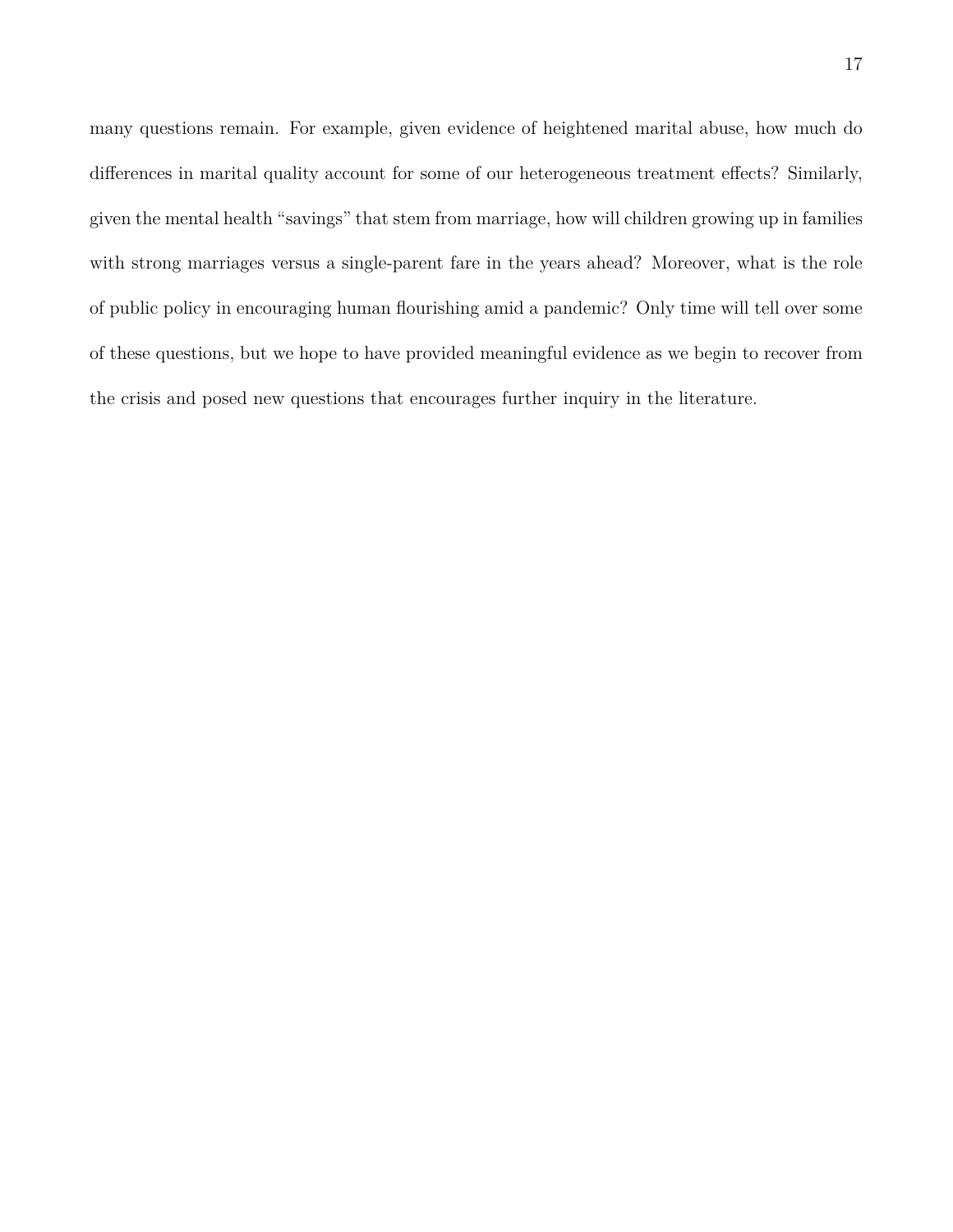**Tables and Figures**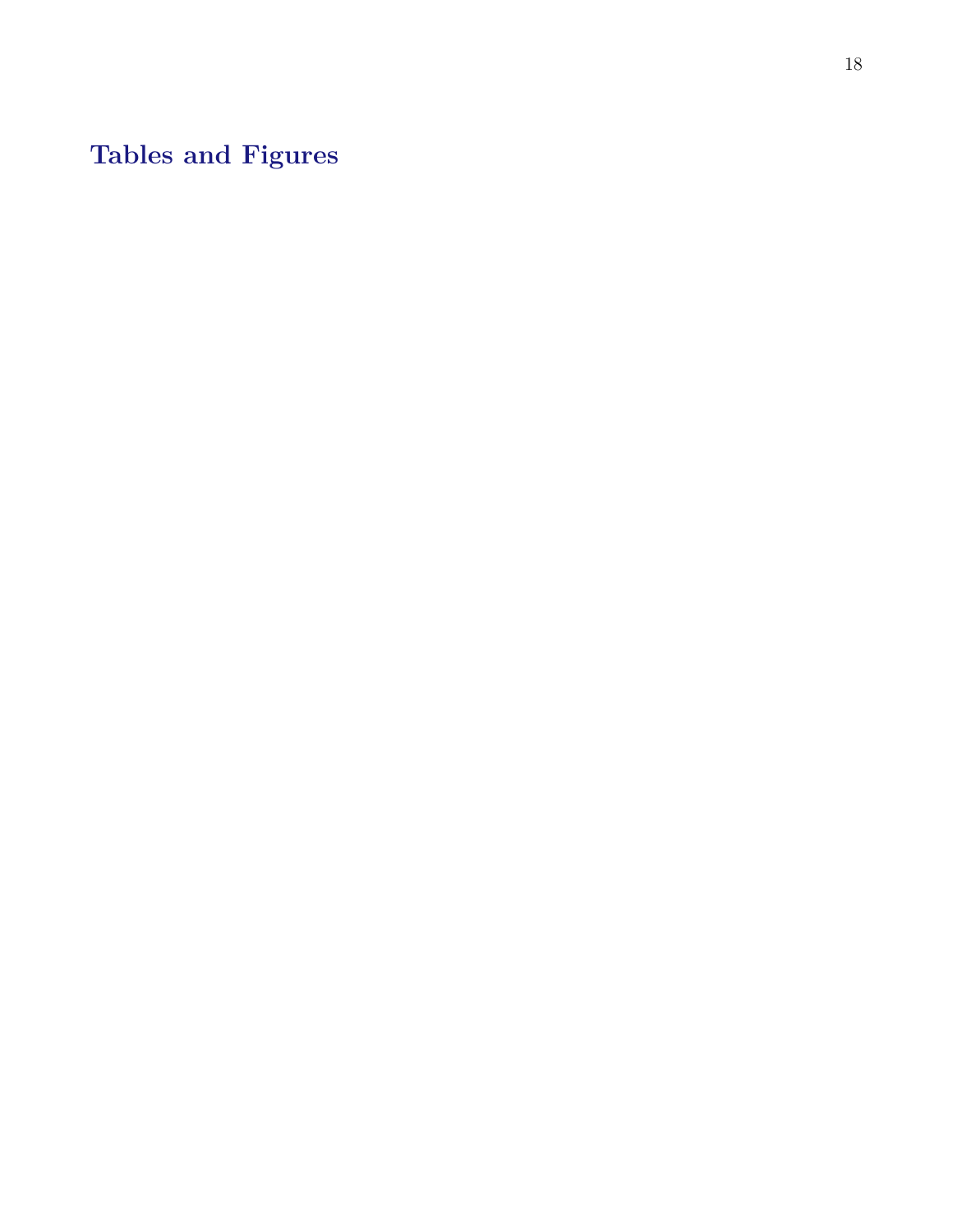<span id="page-19-0"></span>

|                   |              |                |          |                | Week:          |                 |                     |          |
|-------------------|--------------|----------------|----------|----------------|----------------|-----------------|---------------------|----------|
|                   | $\mathbf{1}$ | $\overline{2}$ | 3        | $\overline{4}$ | $\overline{5}$ | $6\phantom{.}6$ | $\overline{7}$      | 8        |
| Male              | 0.38         | 0.39           | 0.40     | 0.41           | 0.40           | 0.40            | 0.39                | 0.39     |
| Married           | 0.57         | 0.57           | $0.57\,$ | 0.58           | $0.57\,$       | $0.57\,$        | $0.57\,$            | $0.57\,$ |
| Age               | 47.8         | 48.8           | 48.2     | 49.0           | 48.7           | 49.0            | 49.3                | 48.2     |
| Kids              | 0.82         | 0.76           | 0.78     | 0.74           | 0.74           | 0.73            | 0.72                | 0.77     |
| Hours with Kids   | 13.6         | 13.2           | 12.8     | 11.8           | $10.3\,$       | 7.75            | 7.76                | 5.76     |
| White             | $0.81\,$     | 0.83           | 0.82     | 0.83           | 0.82           | $0.82\,$        | 0.82                | $0.81\,$ |
| <b>Black</b>      | 0.09         | 0.08           | $0.09\,$ | 0.08           | 0.09           | $0.08\,$        | 0.09                | $0.09\,$ |
| Hispanic          | 0.09         | 0.08           | $0.09\,$ | 0.08           | 0.09           | 0.09            | 0.09                | $0.10\,$ |
| College or More   | 0.52         | 0.55           | $0.55\,$ | 0.56           | 0.56           | 0.56            | 0.56                | 0.55     |
| Work Loss         | 0.42         | 0.43           | 0.42     | 0.42           | 0.42           | 0.42            | 0.42                | 0.43     |
| Unemployment Rate | 12.4%        | $14.3\%$       | $13.8\%$ | 14.4%          | 12.6%          | 12.2%           | 12.0%               | $11.5\%$ |
| Anxious           | $0.310\,$    | 0.298          | 0.300    | 0.286          | 0.297          | 0.305           | 0.319               | 0.324    |
| Worried           | 0.221        | 0.221          | 0.217    | 0.211          | 0.221          | 0.226           | 0.239               | 0.242    |
| Losing Interest   | 0.194        | 0.201          | 0.198    | 0.194          | 0.197          | 0.195           | 0.201               | 0.206    |
| Depressed         | 0.173        | 0.180          | 0.179    | 0.177          | 0.185          | 0.184           | 0.187               | 0.194    |
| Respondents       | 50,465       | 27,993         | 85,133   | 63,607         | 66,007         | 52,199          | $\overline{47,311}$ | 71,323   |

**Table 1:** Summary Statistics: Averages by Week

Notes—Sources: Census Pulse Survey and the Opportunity Insights Economic Tracker from [Chetty et al.](#page-30-4) [\(2020\)](#page-30-4). The table reports the mean of a series of descriptive variables across eight weeks of the Census Pulse Survey. The values of the demographic binary variables (male, married, white, black, hispanic, college or more, and work loss) indicate the share of total respondents that week with that characteristic. Specifically, "College or More" refers to those with a BA or higher, and "Work Loss" refers to respondents who said their household has experienced a loss of income since March 13, 2020. The state unemployment rates are originally from the Department of Labor and are lagged to match respondents' reflections on their previous week. The four mental health variables – anxious, worried, losing interest, and depressed – are indicators of whether or not the individual experienced that negative mental state for "more than half the days" and "nearly every day" (1), or for "several days" and "not at all" (0).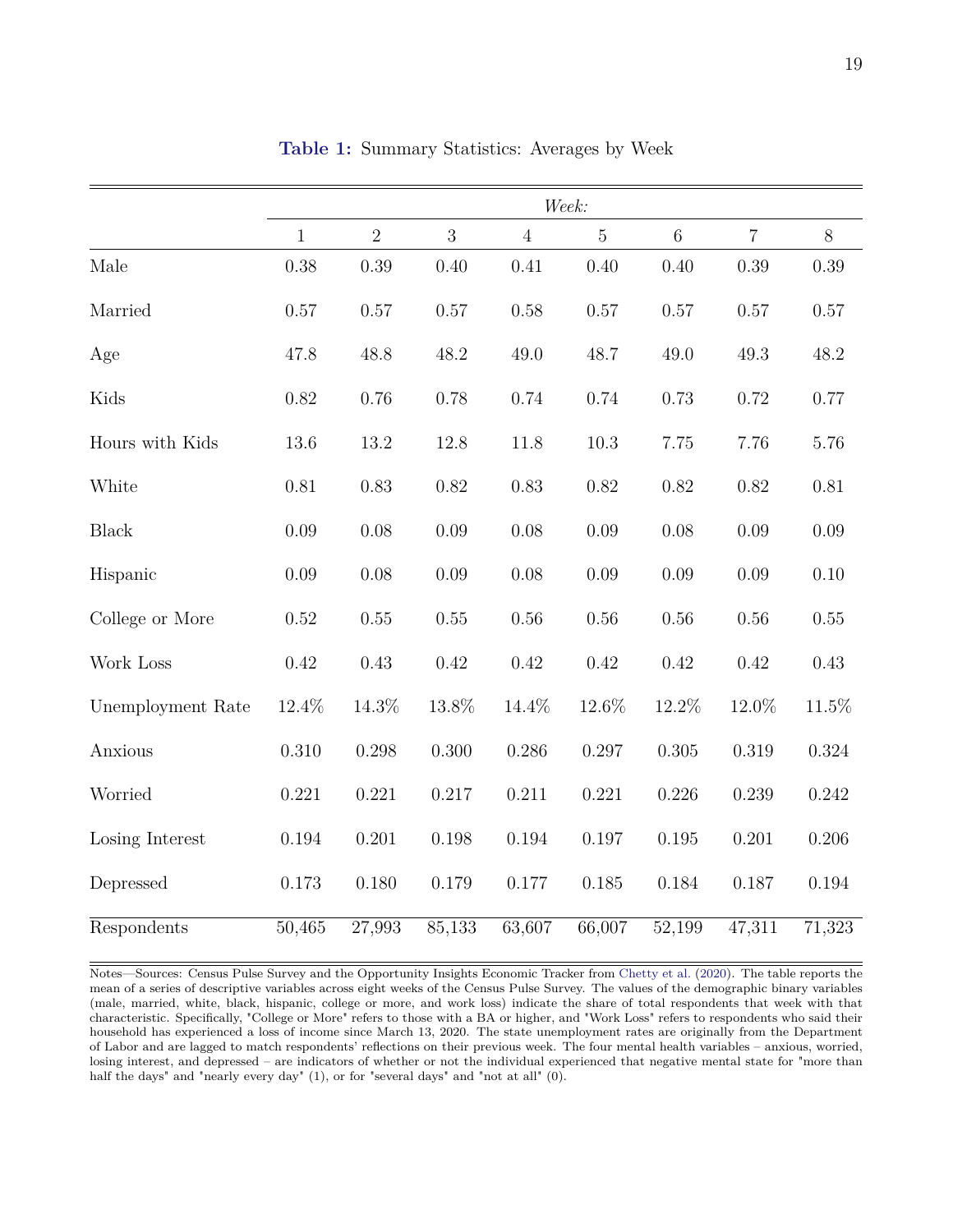|                                         |                       | Household Income Loss |                     |
|-----------------------------------------|-----------------------|-----------------------|---------------------|
|                                         | (1)                   | $\left( 2\right)$     | (3)                 |
| Unemployment Claims (log)               | $0.020***$<br>(0.001) | $0.023***$<br>(0.001) | $0.010*$<br>(0.006) |
| Demographic/Income Controls             |                       | yes                   | yes                 |
| State/Week FE                           |                       |                       | yes                 |
| Observations<br>Adjusted $\mathbb{R}^2$ | 463,659<br>0.002      | 463,659<br>0.036      | 463,659<br>0.053    |

<span id="page-20-0"></span>**Table 2:** The Relationship Between State Unemployment and Individual Income Declines

Notes—Sources: Census Pulse Survey and the Opportunity Insights Economic Tracker from [Chetty et al.](#page-30-4) [\(2020\)](#page-30-4). The table reports the coefficients associated with regressions of an indicator for whether the respondent's household has experienced work-related income loss since March 13, 2020 on logged total unemployment claims by state. Individual controls include: age, gender, number of children, education, income, and race. Standard errors are heteroskedasticity-robust and observations are weighted by the sample weights.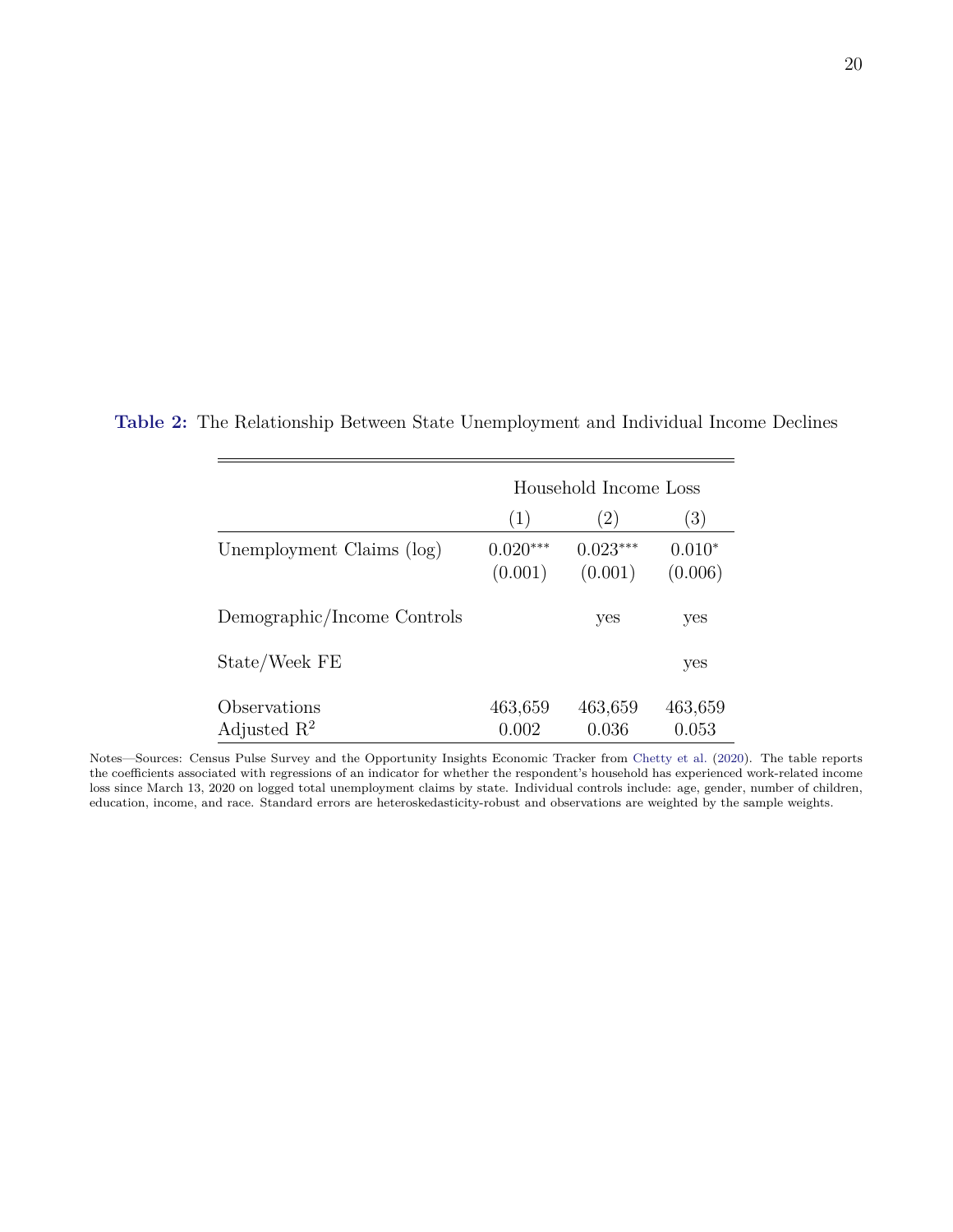<span id="page-21-0"></span>

**Figure 1:** Spatial Heterogeneity in High Anxiety Across States

Panel A: Average Anxiety (Percent)

Source: Census Pulse. The figures plot the average share and the growth rate (between April 23-May 5 and June 18-23) in the share at a state-level for those reporting high anxiety at least three days in the past week of the survey.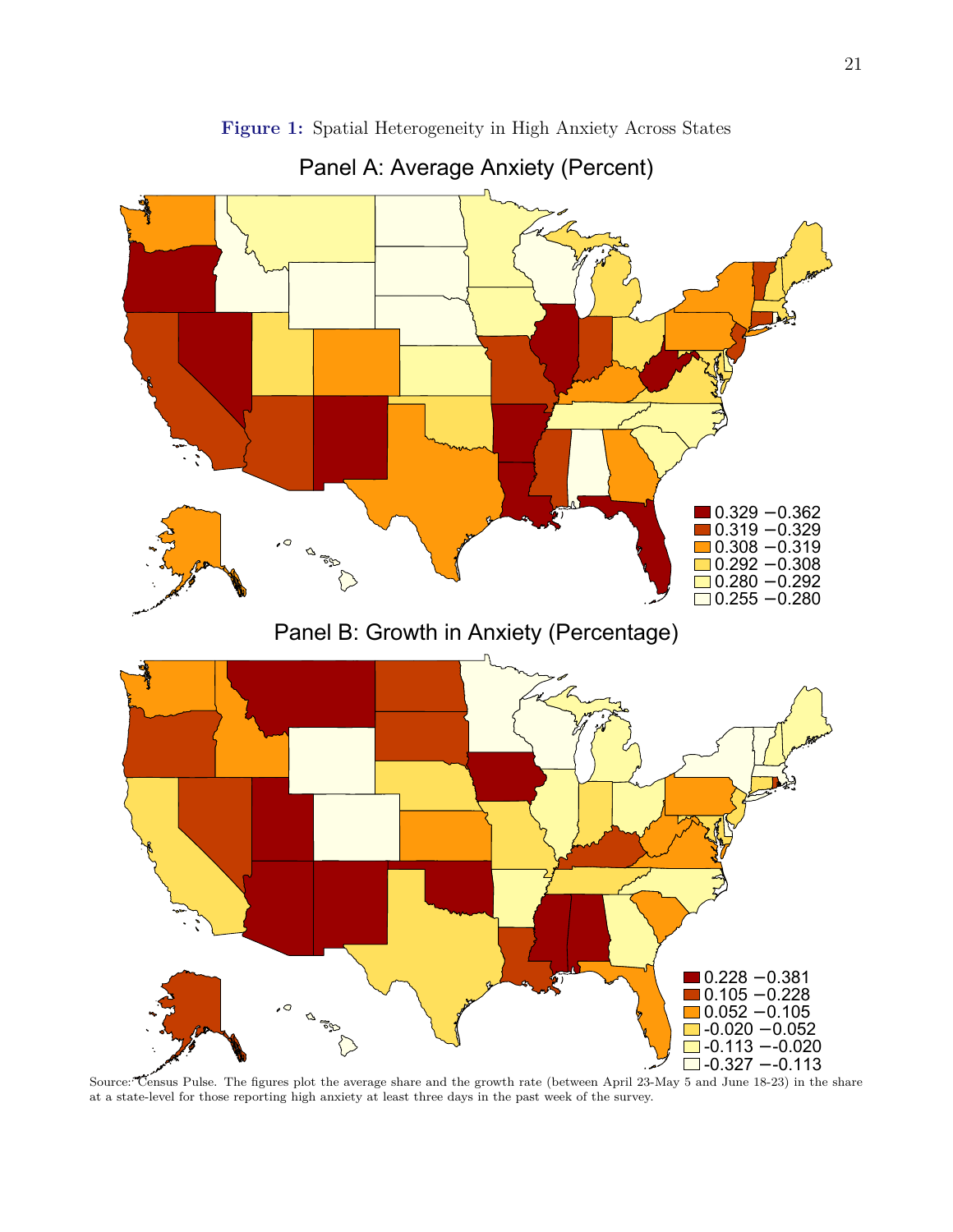<span id="page-22-0"></span>

**Figure 2:** Examining the Persistence in State Mental Health Outcomes

Source: Census Pulse. The figures plot the state share for those reporting high anxiety at least three days in the past week for April 23 to May 5 with the change in the share between the April 23-May 5 and June 18-23 average. Observations are weighted by state employment as of 2018.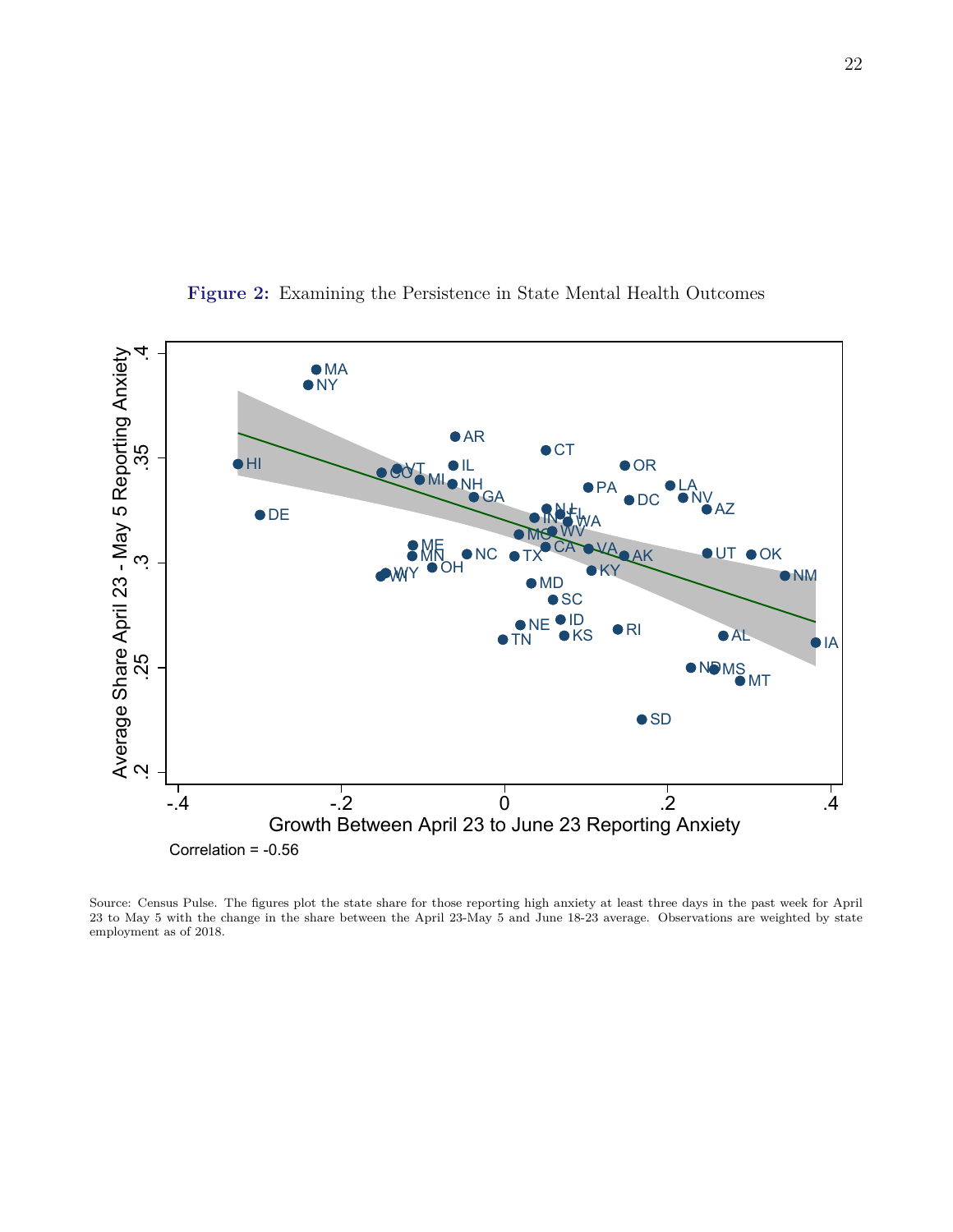<span id="page-23-0"></span>

**Figure 3:** Mental Health Outcomes for Married and Unmarried Respondents

Source: Census Pulse. The figure plots the share of married and unmarried respondents pooled across the sample waves based on the weekly frequency  $(1 = "not at all," 2 = "several days," 3 = "more than half the days," and 4 = "nearly every day") that they report$ being anxious, worried, losing interest, and feeling depressed.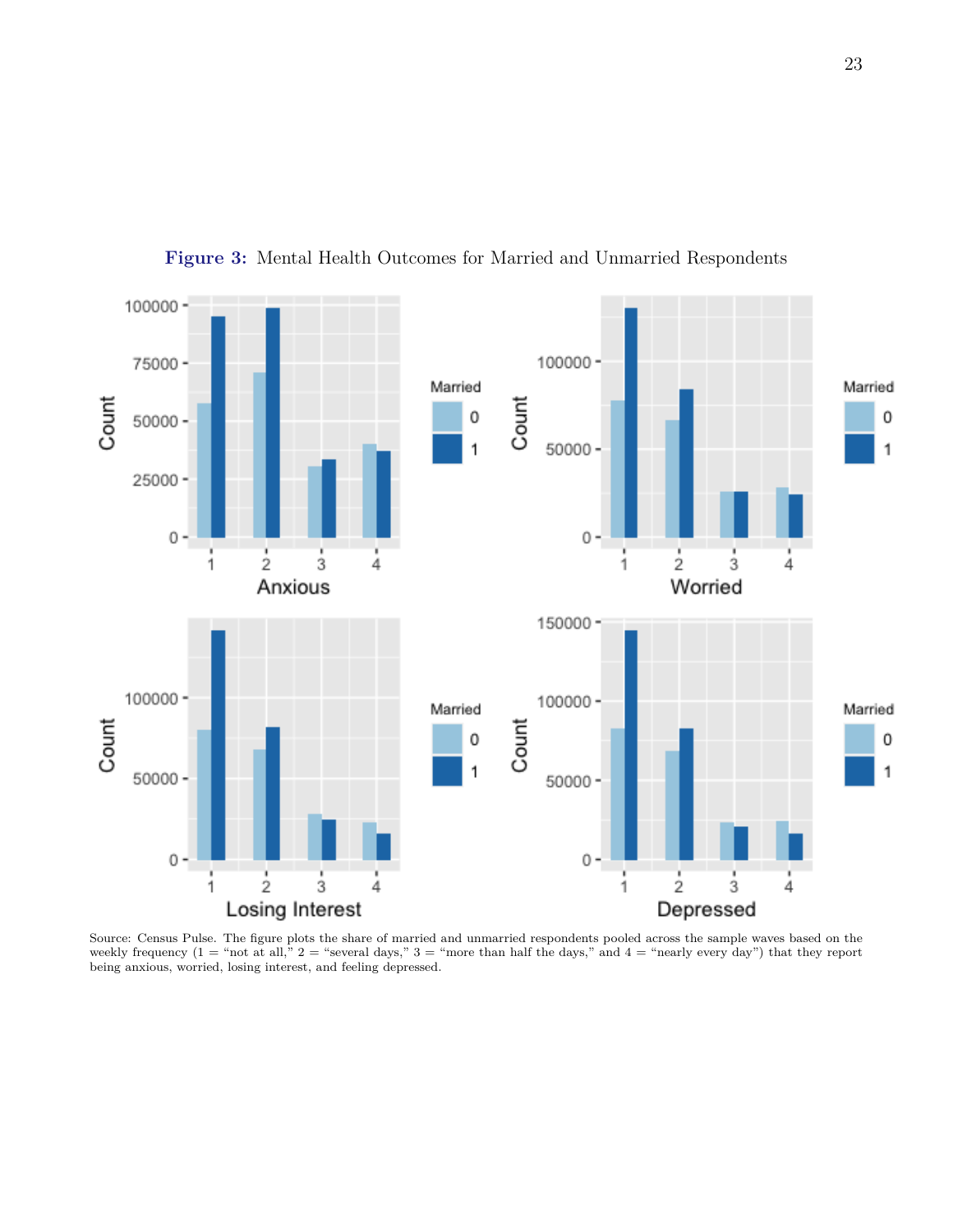<span id="page-24-0"></span>

| i                                                                                                              |
|----------------------------------------------------------------------------------------------------------------|
|                                                                                                                |
|                                                                                                                |
| $\frac{1}{2}$<br>ì                                                                                             |
|                                                                                                                |
|                                                                                                                |
|                                                                                                                |
|                                                                                                                |
|                                                                                                                |
|                                                                                                                |
| Construction of the construction of                                                                            |
|                                                                                                                |
|                                                                                                                |
| I                                                                                                              |
|                                                                                                                |
|                                                                                                                |
|                                                                                                                |
| J                                                                                                              |
| where the reading to the reading                                                                               |
|                                                                                                                |
|                                                                                                                |
|                                                                                                                |
|                                                                                                                |
|                                                                                                                |
|                                                                                                                |
|                                                                                                                |
| ון ספר באינו אינו באינו באינו באינו באינו באינו באינו באינו באינו באינו באינו באינו באינו באינו באינו באינו בא |
|                                                                                                                |
|                                                                                                                |
| ۶<br>آ                                                                                                         |
| )                                                                                                              |
|                                                                                                                |
|                                                                                                                |
|                                                                                                                |
|                                                                                                                |
|                                                                                                                |
|                                                                                                                |
|                                                                                                                |
|                                                                                                                |
| $-1.2$ $-1.3$ $-1.1$                                                                                           |
| $\Gamma_2$ $\Gamma_3$ $\Omega_3$ $\Gamma_1$ .<br><b>LaDIE J.</b>                                               |
|                                                                                                                |
|                                                                                                                |
|                                                                                                                |
|                                                                                                                |

 $\operatorname{Health}$ 

|                                                                                                                                                                                                                                                                                                                                                                                                                                                                                                                                                                                                                                                                                                                                                                                                                                                                             |                          |                          |                                      |                          |                          |                          | $Dependent\ variable:$   |                          |                          |                          |                          |                          |
|-----------------------------------------------------------------------------------------------------------------------------------------------------------------------------------------------------------------------------------------------------------------------------------------------------------------------------------------------------------------------------------------------------------------------------------------------------------------------------------------------------------------------------------------------------------------------------------------------------------------------------------------------------------------------------------------------------------------------------------------------------------------------------------------------------------------------------------------------------------------------------|--------------------------|--------------------------|--------------------------------------|--------------------------|--------------------------|--------------------------|--------------------------|--------------------------|--------------------------|--------------------------|--------------------------|--------------------------|
|                                                                                                                                                                                                                                                                                                                                                                                                                                                                                                                                                                                                                                                                                                                                                                                                                                                                             |                          | Is Anxious               |                                      |                          | Is Worried               |                          |                          | Is Losing Interest       |                          |                          | Is Depressed             |                          |
|                                                                                                                                                                                                                                                                                                                                                                                                                                                                                                                                                                                                                                                                                                                                                                                                                                                                             |                          | $\widehat{c}$            | $\widehat{\mathcal{E}}$              | $\bigoplus$              | $\widetilde{5}$          | $\odot$                  | $\widehat{C}$            | $\circledast$            | $\odot$                  | (10)                     | $\left(11\right)$        | (12)                     |
| Married                                                                                                                                                                                                                                                                                                                                                                                                                                                                                                                                                                                                                                                                                                                                                                                                                                                                     | $-0.077***$<br>(0.002)   | $-0.061***$<br>(0.002)   | $-0.024***$<br>$\left(0.002\right)$  | $-0.071***$<br>(0.002)   | $0.052***$<br>(0.002)    | $-0.014***$<br>(0.002)   | $-0.091***$<br>(0.002)   | $-0.071***$<br>(0.002)   | $-0.032***$<br>(0.002)   | $-0.086***$<br>(0.002)   | $-0.068***$<br>(0.002)   | $-0.028***$<br>(0.002)   |
| Work Loss                                                                                                                                                                                                                                                                                                                                                                                                                                                                                                                                                                                                                                                                                                                                                                                                                                                                   | $0.147***$<br>(0.002)    | $0.126***$<br>(0.002)    | $15***$<br>(0.002)<br>$\overline{0}$ | $0.141***$<br>(0.002)    | $0.120***$<br>(0.002)    | $0.108***$<br>(0.002)    | $0.115***$<br>(0.002)    | $0.096***$<br>(0.002)    | $0.085***$<br>(0.002)    | $0.116***$<br>(0.002)    | $0.098***$<br>(0.002)    | $0.086***$<br>(0.002)    |
| Married * Work Loss                                                                                                                                                                                                                                                                                                                                                                                                                                                                                                                                                                                                                                                                                                                                                                                                                                                         | $-0.021***$<br>(0.003)   | $-0.010***$<br>(0.003)   | $-0.009***$<br>(0.003)               | $-0.025***$<br>(0.003)   | $-0.017***$<br>(0.003)   | $-0.015***$<br>(0.003)   | $-0.021***$<br>(0.003)   | $-0.015***$<br>(0.003)   | $-0.014***$<br>(0.003)   | $-0.026***$<br>(0.003)   | $-0.019***$<br>(0.003)   | $-0.017***$<br>(0.003)   |
| Demographic Controls                                                                                                                                                                                                                                                                                                                                                                                                                                                                                                                                                                                                                                                                                                                                                                                                                                                        |                          | yes                      | yes                                  |                          | yes                      | yes                      |                          | yes                      | yes                      |                          | $y$ es                   | yes                      |
| Income Controls                                                                                                                                                                                                                                                                                                                                                                                                                                                                                                                                                                                                                                                                                                                                                                                                                                                             |                          |                          | yes                                  |                          |                          | yes                      |                          |                          | yes                      |                          |                          | yes                      |
| State/Time FE                                                                                                                                                                                                                                                                                                                                                                                                                                                                                                                                                                                                                                                                                                                                                                                                                                                               |                          |                          | yes                                  |                          |                          | yes                      |                          |                          | yes                      |                          |                          | yes                      |
| Average Share<br>Observations<br>Adjusted R <sup>2</sup>                                                                                                                                                                                                                                                                                                                                                                                                                                                                                                                                                                                                                                                                                                                                                                                                                    | 463,659<br>0.030<br>0.30 | 463,659<br>0.054<br>0.30 | 3,659<br>0.064<br>0.30<br>463        | 463,659<br>0.033<br>0.22 | 463,659<br>0.22<br>0.051 | 463,659<br>0.063<br>0.22 | 463,659<br>0.033<br>0.19 | 463,659<br>0.047<br>0.19 | 463,659<br>0.060<br>0.19 | 463,659<br>0.033<br>0.18 | 463,659<br>0.048<br>0.18 | 463,659<br>0.062<br>0.18 |
| race. When controls for income*education are included, our independent variable of interest, married*work loss, remains significant across all specifications and only changes<br>losing interest, or depressed at least three of the seven past days on an indicator for being married, an indicator for household loss of income since March 13, 2020, and their<br>Notes.—Source: Census Pulse Survey. The table reports the coefficients associated with regressions of an indicator for whether the respondent has been anxious, worried,<br>interaction, conditional on individual controls and state and week-of-the-year fixed effects. Individual controls include: age, gender, number of children, education, income, and<br>to $-0.008$ (0.003) for anxiety. Standard errors are heteroskedasticity-robust and observations are weighted by the sample weights. |                          |                          |                                      |                          |                          |                          |                          |                          |                          |                          |                          |                          |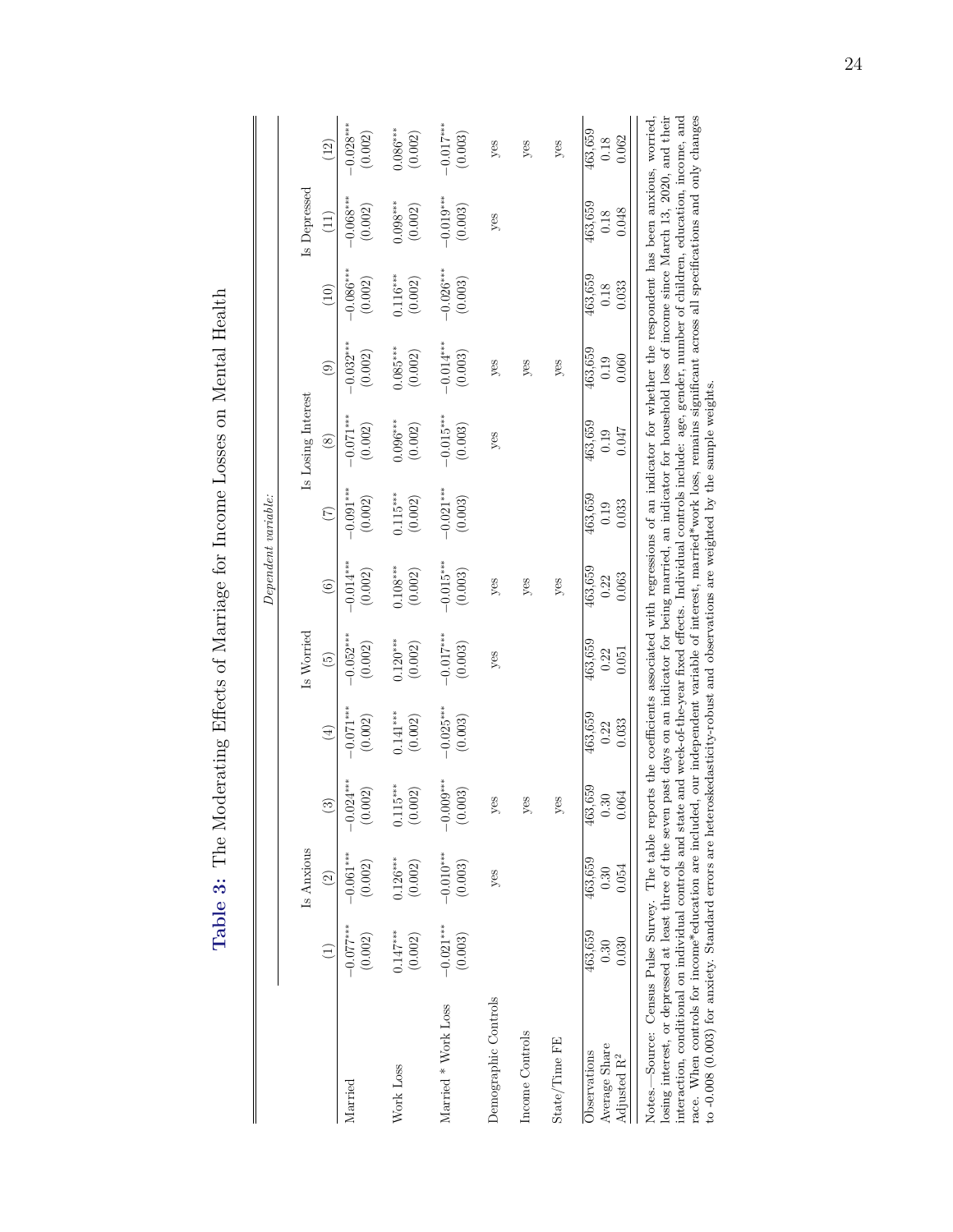<span id="page-25-0"></span>

| wating hittory of Nicanas<br> <br> <br>                                                                  |  |
|----------------------------------------------------------------------------------------------------------|--|
| ξ<br>[                                                                                                   |  |
| )<br>į<br>$\begin{array}{c} \n \overline{1} & \overline{1} & \overline{1} & \overline{1} \n \end{array}$ |  |
| $-4$ distance of $\frac{1}{2}$ and $\frac{1}{2}$<br>5                                                    |  |
| Lable 4:                                                                                                 |  |

|                                                                                                                                                                              |             |               |             |            |                | Is Anxious  |                     |               |               |             |
|------------------------------------------------------------------------------------------------------------------------------------------------------------------------------|-------------|---------------|-------------|------------|----------------|-------------|---------------------|---------------|---------------|-------------|
|                                                                                                                                                                              |             | $\widehat{c}$ | $\odot$     | $\tag{4}$  | $\binom{5}{2}$ | $\circ$     | $(\widetilde{\Xi})$ | $\circledast$ | $\odot$       | (10)        |
|                                                                                                                                                                              | Men         | $\rm{Women}$  | White       | Black      | Hispanic       | Young       | 5IC                 | Low Income    | Middle Income | High Income |
| Iarried                                                                                                                                                                      | $-0.014***$ | $-0.032***$   | $-0.022***$ | $-0.011$   | $-0.040***$    | $-0.031***$ | $-0.031***$         | $-0.030**$    | $-0.020***$   | $-0.035***$ |
|                                                                                                                                                                              | (0.003)     | (0.003)       | (0.002)     | (0.007)    | (0.007)        | (0.003)     | (0.013)             | (0.008)       | (0.005)       | (0.005)     |
| Nork Loss                                                                                                                                                                    | $0.129***$  | $0.107***$    | $0.121***$  | $0.092***$ | $0.103***$     | $0.119***$  | $0.127***$          | $0.104***$    | $0.125***$    | $0.120***$  |
|                                                                                                                                                                              | (0.004)     | (0.003)       | (0.003)     | (0.006)    | (0.007)        | (0.004)     | (0.016)             | (0.006)       | (0.005)       | (0.009)     |
| Married * Work Loss                                                                                                                                                          | $-0.020***$ | $-0.003$      | $-0.016***$ | (0.010)    | (0.009)        | $-0.010**$  | $-0.025$            | $-0.002$      | $-0.015**$    | $-0.014$    |
|                                                                                                                                                                              | (0.005)     | (0.004)       | (0.003)     | 0.011      | 0.004          | (0.005)     | (0.020)             | (0.011)       | (0.007)       | (0.010)     |
| <b>O</b> servations                                                                                                                                                          | 183,701     | 279,958       | 379,282     | 39,557     | 41,678         | 203,411     | 9,210               | 44,353        | 66,618        | 58,567      |
| Adjusted R <sup>2</sup>                                                                                                                                                      | 0.059       | 0.053         | 0.068       | 0.034      | 0.037          | 0.042       | 0.046               | 0.038         | 0.053         | 0.048       |
| Notes—Source: Census Pulse Survey. The table reports the coefficients associated with regressions of an indicator for whether the respondent has been anxious at least three |             |               |             |            |                |             |                     |               |               |             |

of the seven past days on an indicator for being married, an indicator for household loss of income since March 13, 2020 on an indicator for being married, an indicator for<br>household loss of income since March 13, 2020, an any household with income below \$34,999 (before taxes). "Middle income" refers to household income from \$35,000-99,000. "High income" refers to households with an income above \$100,000. "Young" refers to individuals under the age of 45, and "old" refers to individuals between the ages of 45 and 65. Individual controls include: age, gender, and the subset of children, education, income, and of the seven past days on an indicator for being married, an indicator for household loss of income since March 13, 2020 on an indicator for being married, an indicator for household loss of income since March 13, 2020, and their interaction, conditional on individual controls and state and week-of-the-year fixed effects. "Low income" refers to any household with income below \$34,999 (before taxes). "Middle income" refers to household income from \$35,000-99,000. "High income" refers to households with an income above \$100,000. "Young" refers to individuals under the age of 45, and "old" refers to individuals between the ages of 45 and 65. Individual controls include: age, gender, number of children, education, income, and race. State and week FE are included for each column, as well as full controls (adjusted to the subset of data): age, gender, number of children, education, income, and race. Standard errors are heteroskedasticity-robust and observations are weighted by the sample weights. of children, education, income, and race. Standard errors are heteroskedasticity-robust and observations are weighted by the sample weights.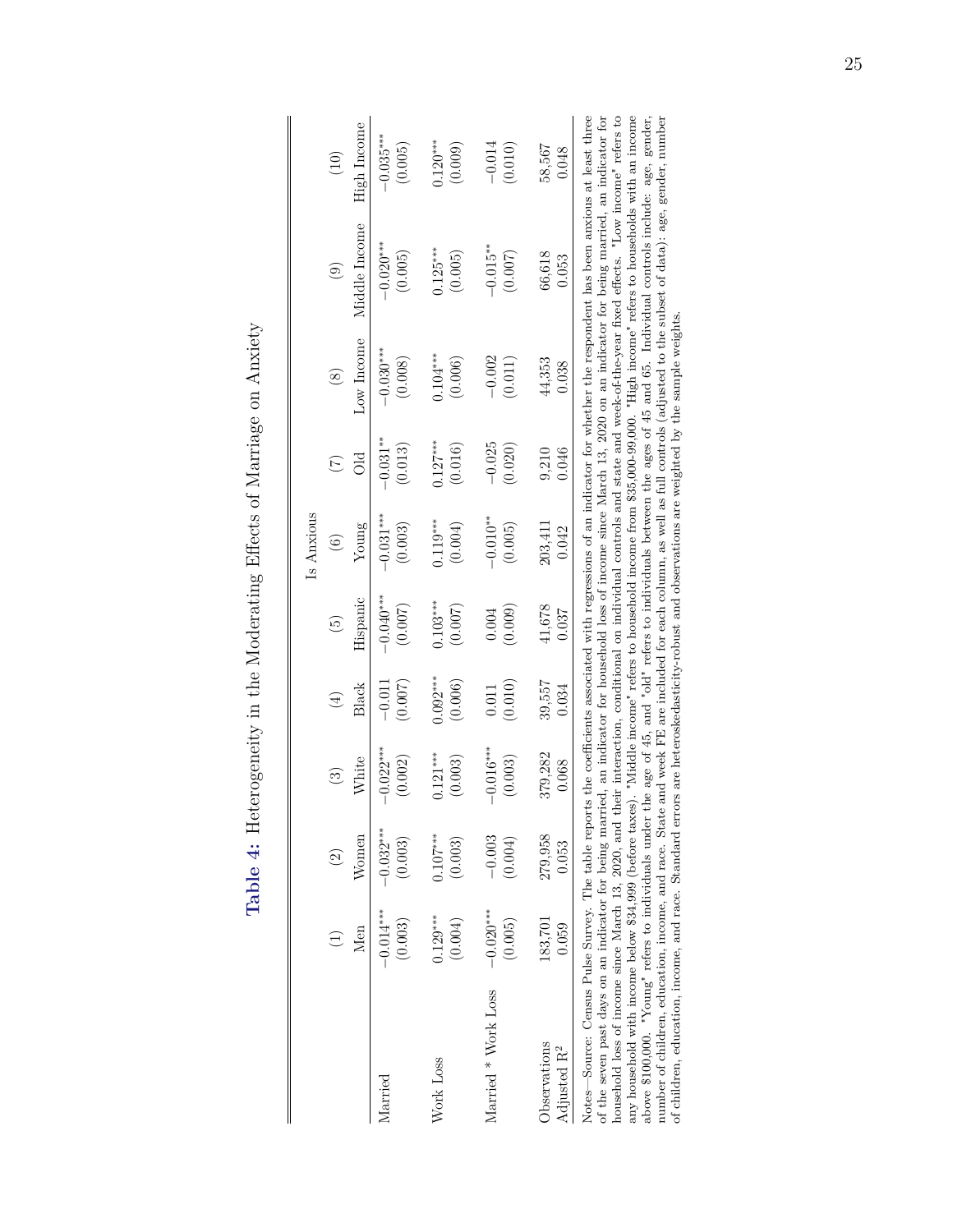| l<br>ſ<br>5                                                                                                         |
|---------------------------------------------------------------------------------------------------------------------|
| ĺ<br>֧֦֧֦֧ׅ֧֧֧ׅ֧֦֧ׅ֧֧֧ׅ֧֧֧֧֧֧֧֛֪֛֛֛֛֛֛֛֛֚֚֚֚֚֚֚֚֚֚֚֚֚֝֕֝֝֬֝֜֝֬֝֓֝֬֝֓֝֬֜֓֝֬֝֬֜֓֝֬֝֬֜֝֬֝֬֝֬֝֬֝֬֜֝֝֝֝֝֝<br>i<br>ו<br>נ |
| ۶<br>آ                                                                                                              |
| i<br>l                                                                                                              |
| $\sim$ $\sim$ $\sim$ $\sim$                                                                                         |
| .com/2011_2014.com/2012.html<br>)<br>ļ                                                                              |
| Lubiu order<br>ים הוא הוא הו<br>l<br>,<br>;                                                                         |

<span id="page-26-0"></span>

|                                                                                                                                                                                                                                                                                                                                                                                                                  |             |             |             |            |                 | Is Depressed |                 |               |               |             |
|------------------------------------------------------------------------------------------------------------------------------------------------------------------------------------------------------------------------------------------------------------------------------------------------------------------------------------------------------------------------------------------------------------------|-------------|-------------|-------------|------------|-----------------|--------------|-----------------|---------------|---------------|-------------|
|                                                                                                                                                                                                                                                                                                                                                                                                                  |             | $\odot$     | $\odot$     | $(\pm)$    | $\widetilde{5}$ | $\odot$      | $\widetilde{C}$ | $\circledast$ | $\odot$       | (10)        |
|                                                                                                                                                                                                                                                                                                                                                                                                                  | Men         | Women       | White       | Black      | Hispanic        | Young        |                 | Low Income    | Middle Income | High Income |
| larried                                                                                                                                                                                                                                                                                                                                                                                                          | $-0.028***$ | $-0.029***$ | $-0.028***$ | $-0.020**$ | $-0.034***$     | $-0.034***$  | $-0.027***$     | $-0.040**$    | $-0.034***$   | $-0.036***$ |
|                                                                                                                                                                                                                                                                                                                                                                                                                  | (0.003)     | (0.002)     | (0.002)     | (0.006)    | (0.006)         | (0.003)      | (0.011)         | (0.007)       | (0.004)       | (0.004)     |
| Work Loss                                                                                                                                                                                                                                                                                                                                                                                                        | $0.100***$  | $0.080***$  | $0.089***$  | $0.066***$ | $0.089***$      | $0.094***$   | $0.086***$      | $0.083***$    | $0.091***$    | $0.081***$  |
|                                                                                                                                                                                                                                                                                                                                                                                                                  | (0.004)     | (0.003)     | (0.002)     | (0.006)    | (0.006)         | (0.003)      | (0.014)         | (0.005)       | (0.005)       | (0.008)     |
| Married * Work Loss                                                                                                                                                                                                                                                                                                                                                                                              | $-0.025***$ | $-0.014***$ | $-0.023***$ | (0.008)    | $-0.007$        | $-0.022$ **  | $-0.032*$       | (0.010)       | $-0.010$      | $-0.019**$  |
|                                                                                                                                                                                                                                                                                                                                                                                                                  | (0.004)     | (0.003)     | (0.003)     | 0.008      | (0.008)         | (0.004)      | (0.017)         | 0.002         | (0.006)       | (0.008)     |
| <b>Jbservations</b>                                                                                                                                                                                                                                                                                                                                                                                              | 183,701     | 279,958     | 379,282     | 39,557     | 41,678          | 203,411      | 9,210           | 44,353        | 66,618        | 58,567      |
| Adjusted R <sup>2</sup>                                                                                                                                                                                                                                                                                                                                                                                          | 0.065       | 0.056       | 0.064       | 0.043      | 0.040           | 0.059        | 0.064           | 0.026         | 0.034         | 0.026       |
| Notes—Source: Census Pulse Survey. The table reports the coefficients associated with regressions of an indicator for whether the respondent has been depressed at least three<br>the series are the form from the process to the form host of the contract of the compact of the contract of the contract of the contract on the form of the contract on the form of the contract on the contract on the contra |             |             |             |            |                 |              |                 |               |               |             |

of the seven past days on an indicator for being married, an indicator for household loss of income since March 13, 2020 on an indicator for being married, an indicator for being married, an indicator for household loss of of the seven past days on an indicator for being married, an indicator for household loss of income since March 13, 2020 on an indicator for being married, an indicator for household loss of income since March 13, 2020, and their interaction, conditional on individual controls and state and week-of-the-year fixed effects. "Low income" refers to any household with income below \$34,999 (before taxes). "Middle income" refers to household income from \$35,000-99,000. "High income" refers to households with an income above \$100,000. "Young" refers to individuals under the age of 45, and "old" refers to individuals between the ages of 45 and 65. Individual controls include: age, gender, number of children, education, income, and race. State and week FE are included for each column, as well as full controls (adjusted to the subset of data): age, gender, number of children, education, income, and race. Standard errors are heteroskedasticity-robust and observations are weighted by the sample weights.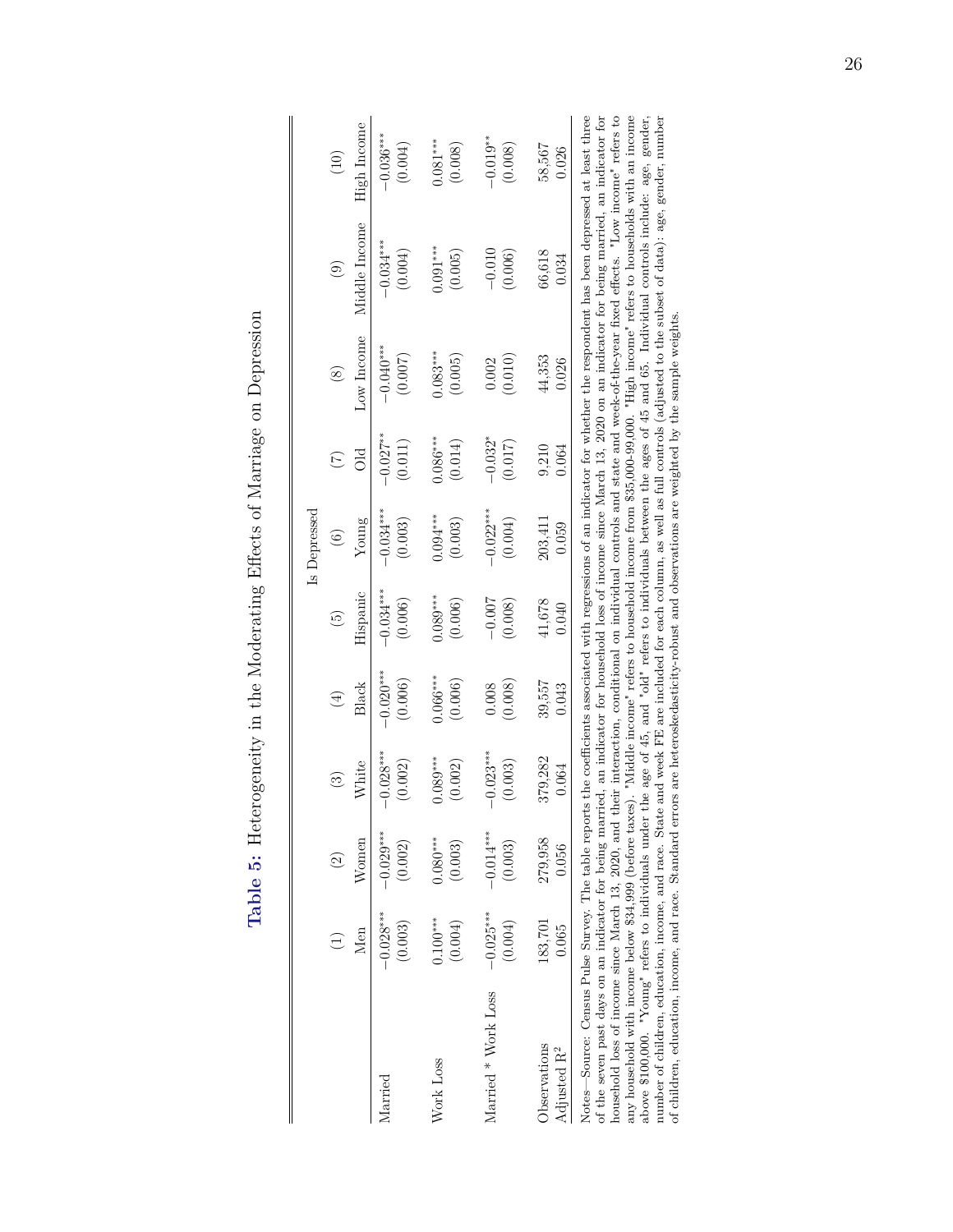<span id="page-27-0"></span>

|                                  |                       |                       | Log(Weekly Minutes Spent Teaching per Child) |                                  |                       |                        |
|----------------------------------|-----------------------|-----------------------|----------------------------------------------|----------------------------------|-----------------------|------------------------|
|                                  | (1)                   | (2)                   | (3)                                          | (4)                              | (5)                   | (6)                    |
| Depressed                        | $-0.020$<br>(0.031)   | $-0.000$<br>(0.031)   | 0.017<br>(0.029)                             | 0.033<br>(0.033)                 | $0.057*$<br>(0.033)   | 0.069<br>(0.068)       |
| Married                          | $0.081***$            | 0.023                 | $0.129***$                                   | $0.137***$                       | $0.072***$            | $0.381***$             |
| <b>Black</b>                     | (0.018)               | (0.019)               | (0.019)                                      | (0.020)<br>$0.373***$<br>(0.036) | (0.019)               | (0.035)                |
| Low Income                       |                       |                       |                                              |                                  | $0.154***$<br>(0.037) |                        |
| Female                           |                       |                       |                                              |                                  |                       | $-0.041$<br>(0.036)    |
| Depressed * Married              | $0.138***$<br>(0.039) | $0.158***$<br>(0.038) | $0.142***$<br>(0.036)                        | $0.135***$<br>(0.040)            | $0.128***$<br>(0.040) | 0.084<br>(0.077)       |
| Married * Black                  |                       |                       |                                              | $-0.045$                         |                       |                        |
| Depressed * Black                |                       |                       |                                              | (0.048)<br>$-0.074$              |                       |                        |
| Depressed * Married * Black      |                       |                       |                                              | (0.069)<br>$-0.031$<br>(0.106)   |                       |                        |
| Married * Low Income             |                       |                       |                                              |                                  | $-0.016$<br>(0.060)   |                        |
| Depressed * Low Income           |                       |                       |                                              |                                  | $-0.099$<br>(0.068)   |                        |
| Depressed * Married * Low Income |                       |                       |                                              |                                  | $-0.016$<br>(0.116)   |                        |
| Married * Female                 |                       |                       |                                              |                                  |                       | $-0.353***$<br>(0.039) |
| Depressed * Female               |                       |                       |                                              |                                  |                       | $-0.073$<br>(0.075)    |
| Married * Depressed * Female     |                       |                       |                                              |                                  |                       | 0.091<br>(0.087)       |
| Demographic Controls             |                       | yes                   | yes                                          | yes                              | yes                   | yes                    |
| Income * Education Controls      |                       |                       | yes                                          | yes                              |                       | yes                    |
| State/Week FE<br>Observations    |                       |                       | yes                                          | yes                              | yes                   | yes                    |
| Adjusted $\mathbb{R}^2$          | 140,407<br>0.001      | 140,407<br>0.012      | 140,407<br>0.154                             | 140,407<br>0.153                 | 140,407<br>0.153      | 140,407<br>0.154       |

**Table 6:** Implications for Child Development from Marriage and Depression

Notes—Source: Census Pulse Survey. The table reports the coefficients associated with regressions of the number of minutes the respondent spends each week teaching per child (calculated by total teaching hours divided by number of children) on an indicator for being married, an indicator for experiencing depression for more than half the week, and their interaction, conditional on individual controls and state and week-of-the-year fixed effects. "Low income" refers to any household with income below \$34,999 (before taxes). Individual controls include: age, gender, number of children, education, income, and race. Standard errors are heteroskedasticity-robust and observations are weighted by the sample weights.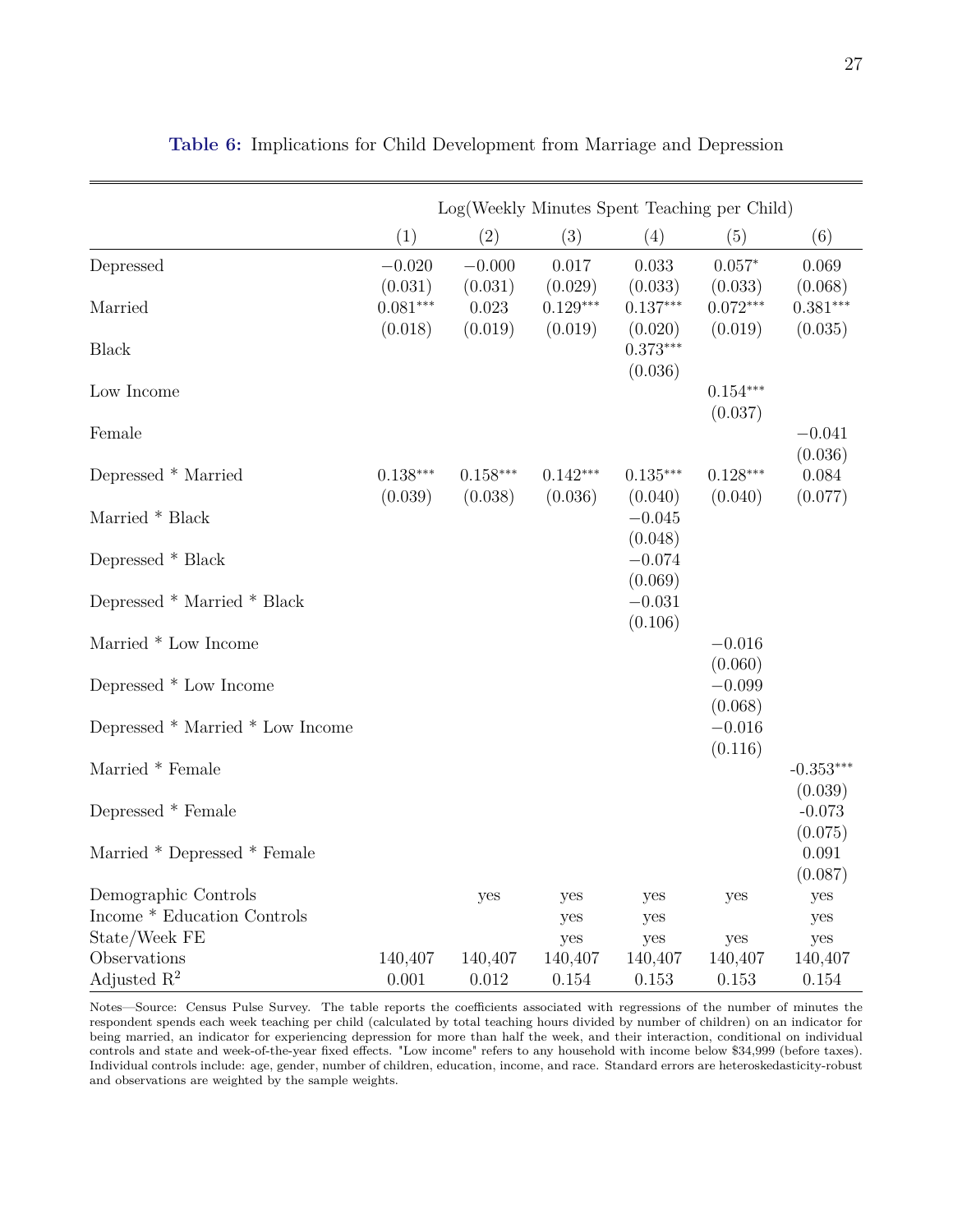<span id="page-28-0"></span>

|                                |                       |                       |                       | Log(Weekly Minutes Spent Teaching Per Child) |                       |                        |
|--------------------------------|-----------------------|-----------------------|-----------------------|----------------------------------------------|-----------------------|------------------------|
|                                | (1)                   | (2)                   | (3)                   | (4)                                          | (5)                   | (6)                    |
| Anxious                        | $0.155***$<br>(0.027) | $0.177***$<br>(0.027) | $0.167***$<br>(0.026) | $0.195***$<br>(0.029)                        | $0.202***$<br>(0.028) | $0.140***$<br>(0.060)  |
| Married                        | $0.105***$            | $0.043**$             | $0.145***$            | $0.160***$                                   | $0.092***$            | $0.392***$             |
| <b>Black</b>                   | (0.020)               | (0.021)               | (0.021)               | (0.022)<br>$0.418***$<br>(0.039)             | (0.021)               | (0.037)                |
| Low Income                     |                       |                       |                       |                                              | $0.159***$<br>(0.042) |                        |
| Female                         |                       |                       |                       |                                              |                       | $-0.062$<br>(0.039)    |
| Anxious * Married              | 0.052                 | $0.066**$             | 0.049                 | 0.026                                        | 0.033                 | 0.017                  |
| Married * Black                | (0.032)               | (0.032)               | (0.030)               | (0.033)<br>$-0.081$                          | (0.033)               | (0.065)                |
| Anxious * Black                |                       |                       |                       | (0.052)<br>$-0.138**$                        |                       |                        |
| Anxious * Married * Black      |                       |                       |                       | (0.062)<br>$-0.066$<br>(0.089)               |                       |                        |
| Married * Low Income           |                       |                       |                       |                                              | 0.051<br>(0.066)      |                        |
| Anxious * Low Income           |                       |                       |                       |                                              | $-0.103*$<br>(0.062)  |                        |
| Anxious * Married * Low Income |                       |                       |                       |                                              | $-0.082$<br>(0.104)   |                        |
| Married * Female               |                       |                       |                       |                                              |                       | $-0.358***$<br>(0.066) |
| Anxious * Female               |                       |                       |                       |                                              |                       | $-0.022$<br>(0.043)    |
| Anxious * Married * Female     |                       |                       |                       |                                              |                       | $-0.082$<br>(0.074)    |
| Demographic Controls           |                       | yes                   | yes                   | yes                                          | yes                   | yes                    |
| Income * Education Controls    |                       |                       | yes                   | yes                                          |                       | yes                    |
| State/Week FE                  |                       |                       | yes                   | yes                                          | yes                   | yes                    |
| Observations                   | 140,407               | 140,407               | 140,407               | 140,407                                      | 140,407               | 140,407                |
| Adjusted $\mathbb{R}^2$        | 0.002                 | 0.013                 | 0.155                 | 0.154                                        | 0.154                 | 0.155                  |

**Table 7:** Implications for Child Development from Marriage and Anxiety

Notes—Source: Census Pulse Survey. The table reports the coefficients associated with regressions of the number of minutes the respondent spends each week teaching per child (calculated by total teaching hours divided by number of children) on an indicator for being married, an indicator for experiencing anxiety for more than half the week, and their interaction, conditional on individual controls and state and week-of-the-year fixed effects. "Low income" refers to any household with income below \$34,999 (before taxes). Individual controls include: age, gender, number of children, education, income, and race. Standard errors are heteroskedasticity-robust and observations are weighted by the sample weights.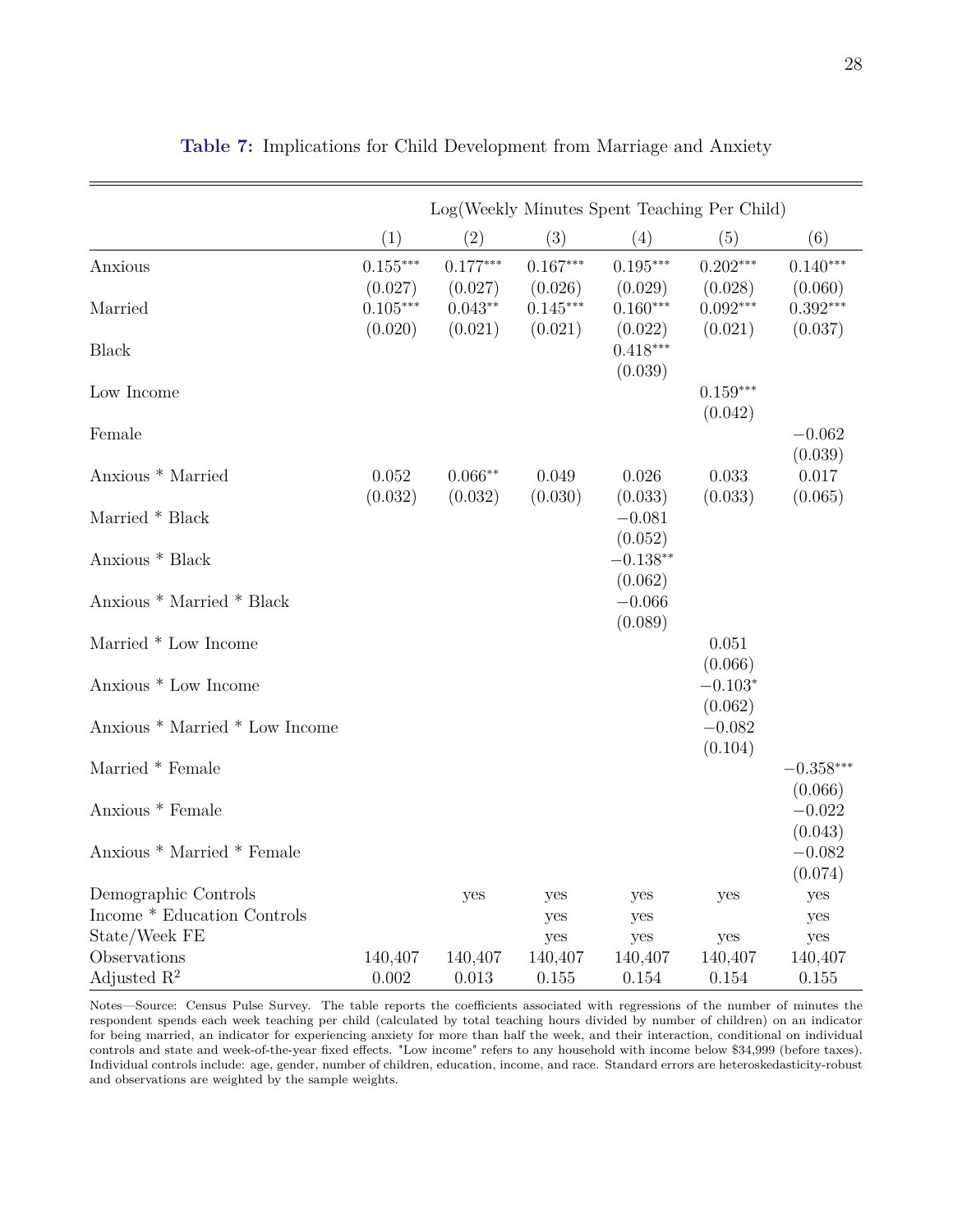# **Online Appendix**

## **References**

- <span id="page-29-7"></span>Agostinelli, F. and Wiswall, M. (2019). Estimating the technology of children's skill formation. *Journal of Political Economy, R&R*.
- <span id="page-29-1"></span>Ahituv, A. and Lerman, R. I. (2007). How do marital status, work effort, and wage rates interact? *Demography*, 44(3):623–647.
- <span id="page-29-3"></span>Ali, U., Herbst, C. M., and Makridis, C. A. (2020). The Impact of COVID-19 on the U.S. Child Care Market: Evidence from Stay-at-Home Orders. *SSRN working paper*.
- <span id="page-29-4"></span>Barrios, J. M., Benmelech, E., Hochberg, Y. V., and Zingales, L. (2020). Civic capital and social distancing during the covid-19 pandemic. *NBER working paper*.
- <span id="page-29-5"></span><span id="page-29-2"></span>Becker, G. (1981). *A Treatise on the Family*. Harvard University Press.
- Blom, N., Verbakel, E., and Kraaykamp, G. (2020). Couples' job insecurity and relationship satisfaction in the Netherlands. *Journal of Marriage and Family*, 82(3):875–891.
- <span id="page-29-6"></span>Blundell, R., Pistaferri, L., and Saporta-Eksten, I. (2016). Consumption inequality and family labor supply. *American Economic Review*, 106(2):387–435.
- <span id="page-29-0"></span>Bubonya, M., Cobb-Clark, D. A., and Wooden, M. (2017). Mental health and productivity at work: Does what you do matter? *Labour Economics*, 46:150–165.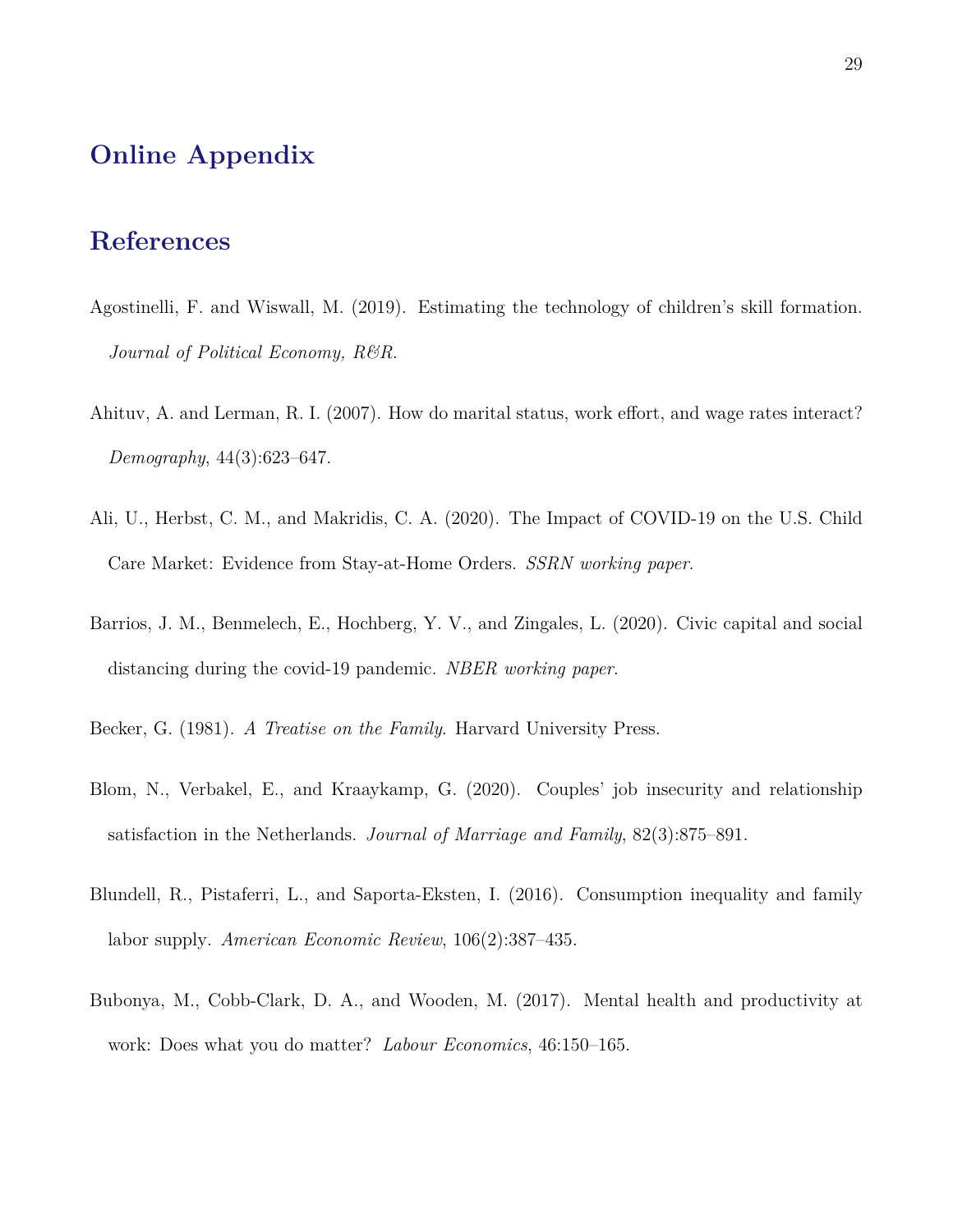- <span id="page-30-3"></span>Buffington, C., Dennis, C., Dinlersoz, E., Foster, L., and Klimek, S. (2020). Measuring the effect of COVID-19 on U.S. small businesses: The small business pulse survey. *Census for Economic Studies, working paper*.
- <span id="page-30-7"></span>Bulanda, J. R. and Brown, S. L. (2007). Race-ethnic differences in marital quality and divorce. *Social Science Research*, 36(3):945–967.
- <span id="page-30-5"></span>Case, A. and Deaton, A. (2017). Mortality and morbidity in the 21st century. *Brookings Papers on Economic Activity*, 48(1):397–475.
- <span id="page-30-6"></span>Case, A. and Deaton, A. (2020). Deaths of Despair and the Future of Capitalism . *Princeton University Press*.
- <span id="page-30-4"></span>Chetty, R., Friedman, J. N., Hendren, N., and Stepner, M. (2020). How did COVID-19 and stabilization policies affect spending and employment? A new real-time economic tracker based on private sector data. *NBER working paper*.
- <span id="page-30-0"></span>Chetty, R., Hendren, N., Kline, P., and Saez, E. (2014). Where is the land of opportunity? The geography of intergenerational mobility in the United States. *The Quarterly Journal of Economics*, 129(4):1553–1623.
- <span id="page-30-1"></span>Cunha, F. and Heckman, J. J. (2006). Formulating, identifying and estimating the technology of cognitive and noncognitive skill formation. *Journal of Human Resources*, XLII(4):738–782.
- <span id="page-30-2"></span>Cunha, F. and Heckman, J. J. (2007). The technology of skill formation. *American Economic Review*, 97:31–47.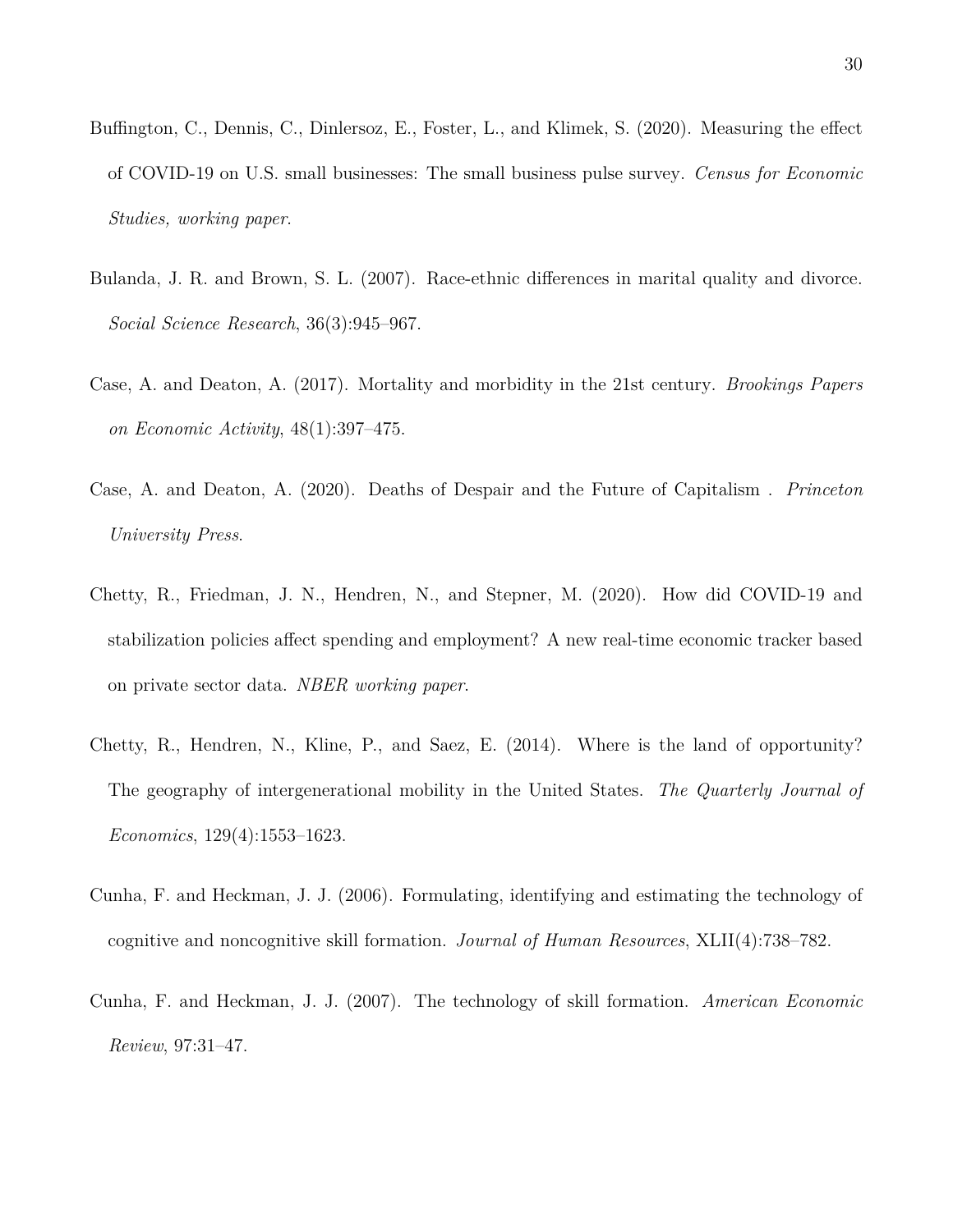- <span id="page-31-5"></span>Cunha, F., Heckman, J. J., and Schennach, S. M. (2010). Estimating the technology of cognitive and noncognitive skill formation. *Econometrica*, 78(3):883–931.
- <span id="page-31-3"></span>Ding, W., Levine, R., Lin, C., and Xie, W. (2020). Social distancing and social capital: Why U.S. counties respond differently to COVID-19. *NBER working paper*.
- <span id="page-31-6"></span>Doepke, M., Sorrenti, G., and Zilibotti, F. (2019). The economics of parenting. *Annual Review of Economics*, 11:55–84.
- <span id="page-31-8"></span>Doepke, M. and Tertilt, M. (2016). Families in macroeconomics. *Handbook of Macroeconomics*, 2B.
- <span id="page-31-7"></span>Eckstein, Z. and Lifshitz, O. (2011). Dynamic female labor supply. *Econometrica*, 79(6):1675– 1726.
- <span id="page-31-1"></span>Eickmeyer, K. J., Manning, W. D., and Brown, S. L. (2019). What's mine is ours? Income pooling in American families. *Journal of Marriage and Family*, 81(4):968–978.
- <span id="page-31-9"></span>Ellwood, D. T. and Crane, J. (1990). Family change among black Americans: What do we know? *Journal of Economic Perspectives*, 4(4):65–84.
- <span id="page-31-0"></span>Glenn, N. D. and Weaver, C. N. (1981). The contribution of marital happiness to global happiness. *Journal of Marriage and the Family*, 43(1):161–168.
- <span id="page-31-4"></span>Guler, B., Guvenen, F., and Violante, G. L. (2012). Joint-search theory: New opportunities and new fractions. *Journal of Monetary Economics*, 59(4):352–369.
- <span id="page-31-2"></span>JEC (2018). The Geography of Social Capital in America. *United States Joint Economic Committee*.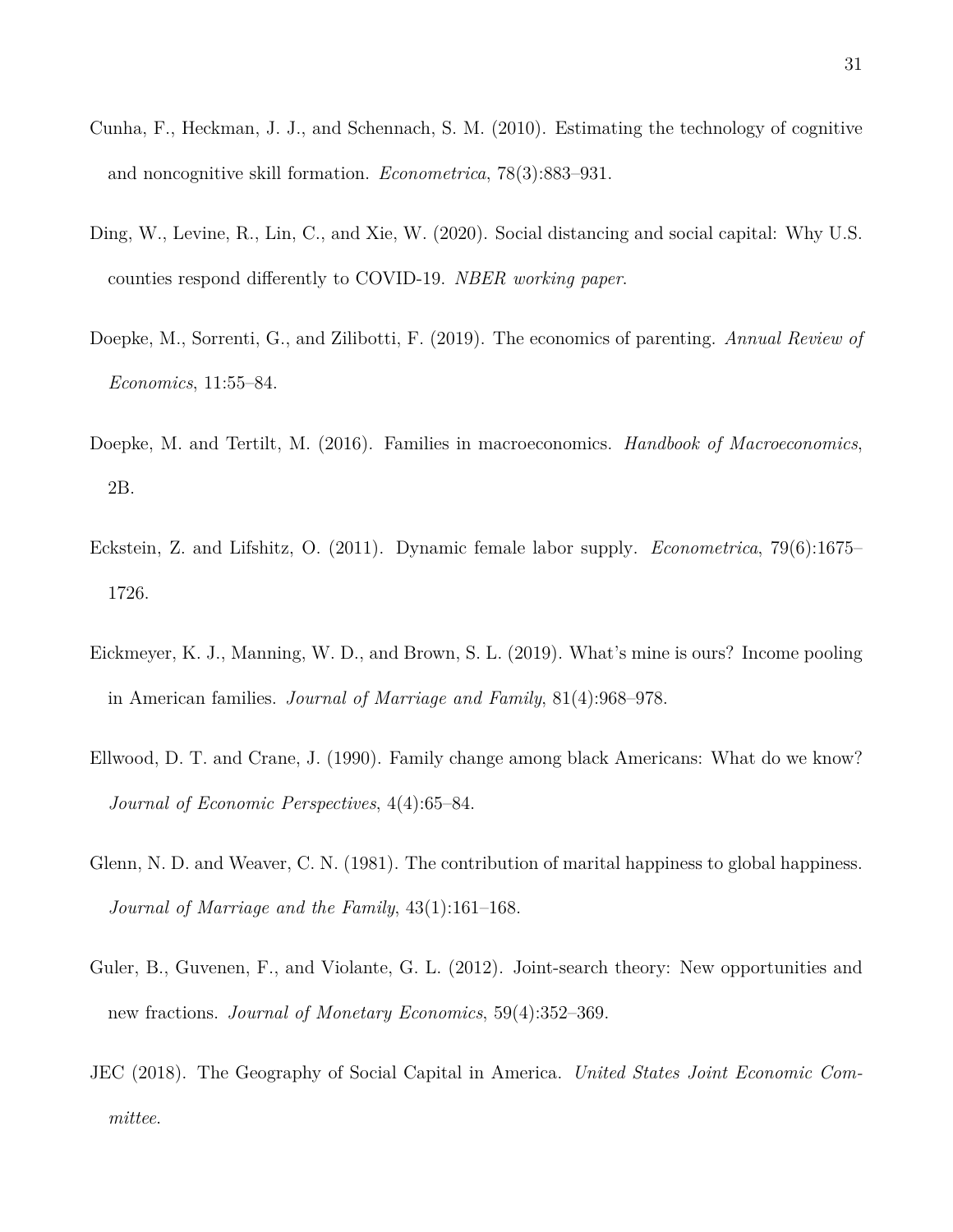- <span id="page-32-2"></span>Kiecolt-Glaser, J. K. and Newton, T. L. (2001). Marriage and health: his and hers. *Psychological bulletin*, 127(4):472–503.
- <span id="page-32-1"></span>Lillard, L. A. and Waite, L. J. (1995). 'Til death do us part: Marital disruption and mortality. *American journal of sociology*, 100(5):1131–1156.
- <span id="page-32-7"></span>Lockhart, L. L. (1987). A reeamination of the effects of race and social class on the incidence of marital violence: A search for reliable differences. *Journal of Marriage and Family*, 49(3):603– 610.
- <span id="page-32-0"></span>Makridis, C. A. and Wang, W. (2020). Census: Married People Less Stressed, Their Kids Better Educated During Coronavirus Shutdowns. *The Federalist*.
- <span id="page-32-4"></span>Makridis, C. A. and Wu, C. (2020). Ties that Bind (and Social Distance): How Social Capital Helps Communities Weather the COVID-19 Pandemic. *SSRN working paper*.
- <span id="page-32-3"></span>Meadows, S. O., McLanahan, S. S., and Brooks-Gunn, J. (2007). Parental depression and anxiety and early childhood behavior problems across family types. *Journal of Marriage and Family*, 69(5):1162–1177.
- <span id="page-32-6"></span>Mongey, S., Pilossoph, L., and Weinberg, A. (2020). Which workers bear the burden of social distancing policies? *Working paper*.
- <span id="page-32-8"></span>Mouzon, D. (2013). Can family relationships explain the race paradox in mental health? *Journal of Marriage and Family*, 75(2):470–485.
- <span id="page-32-5"></span>Ortigueira, S. and Siassi, N. (2013). How important is intra-household risk sharing for savings and labor supply? *Journal of Monetary Economics*, 60(6):650–666.